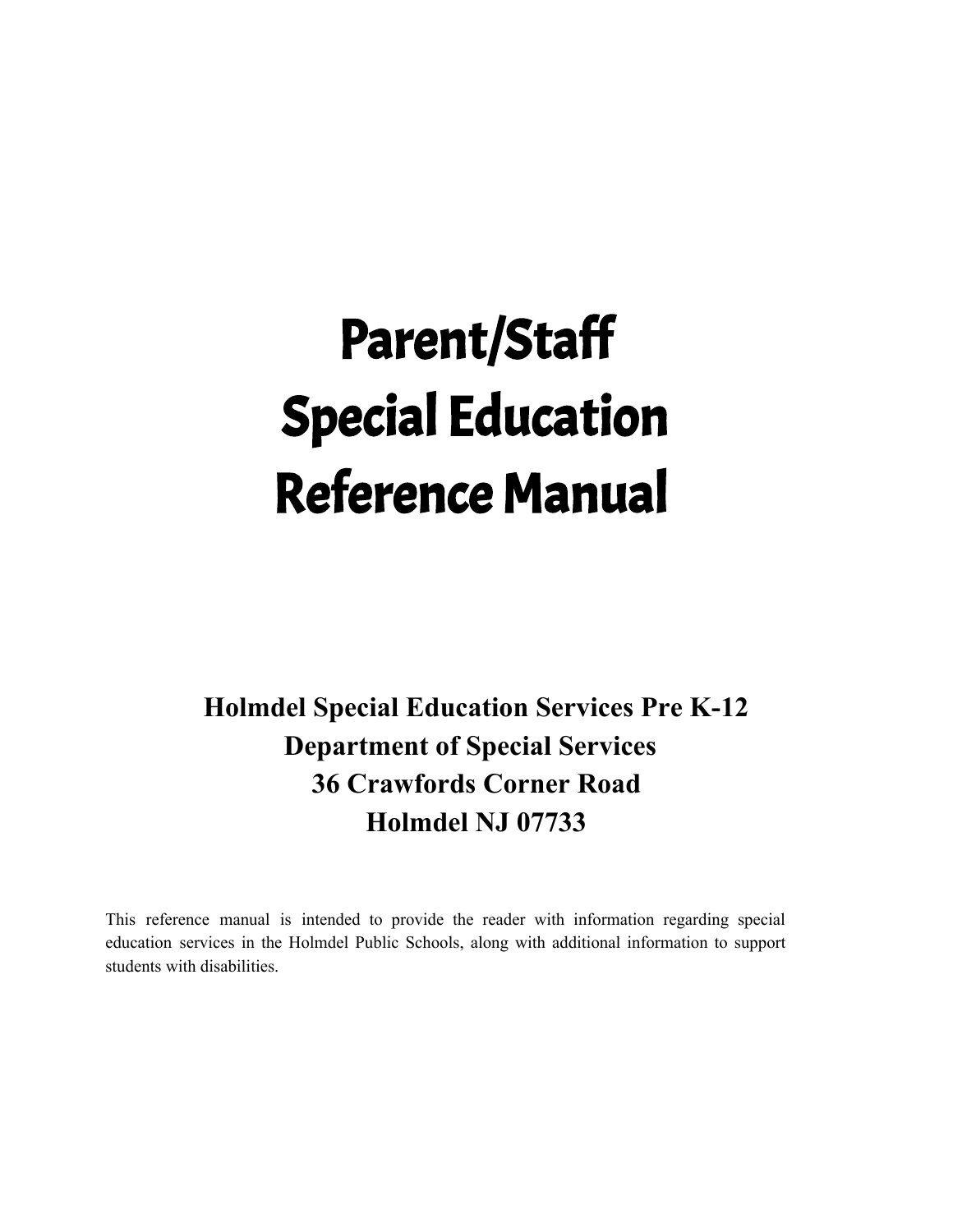# **MISSION STATEMENT**

*A Commitment to Excellence*

*The mission of the Holmdel Township Public Schools is to provide a comprehensive and caring educational environment that will develop the potential of every student into achievement. In partnership with our community, the School District will support all our students' ef orts to meet and exceed the New Jersey Student Learning Standards, and to become responsible and resourceful citizens and lifelong learners.*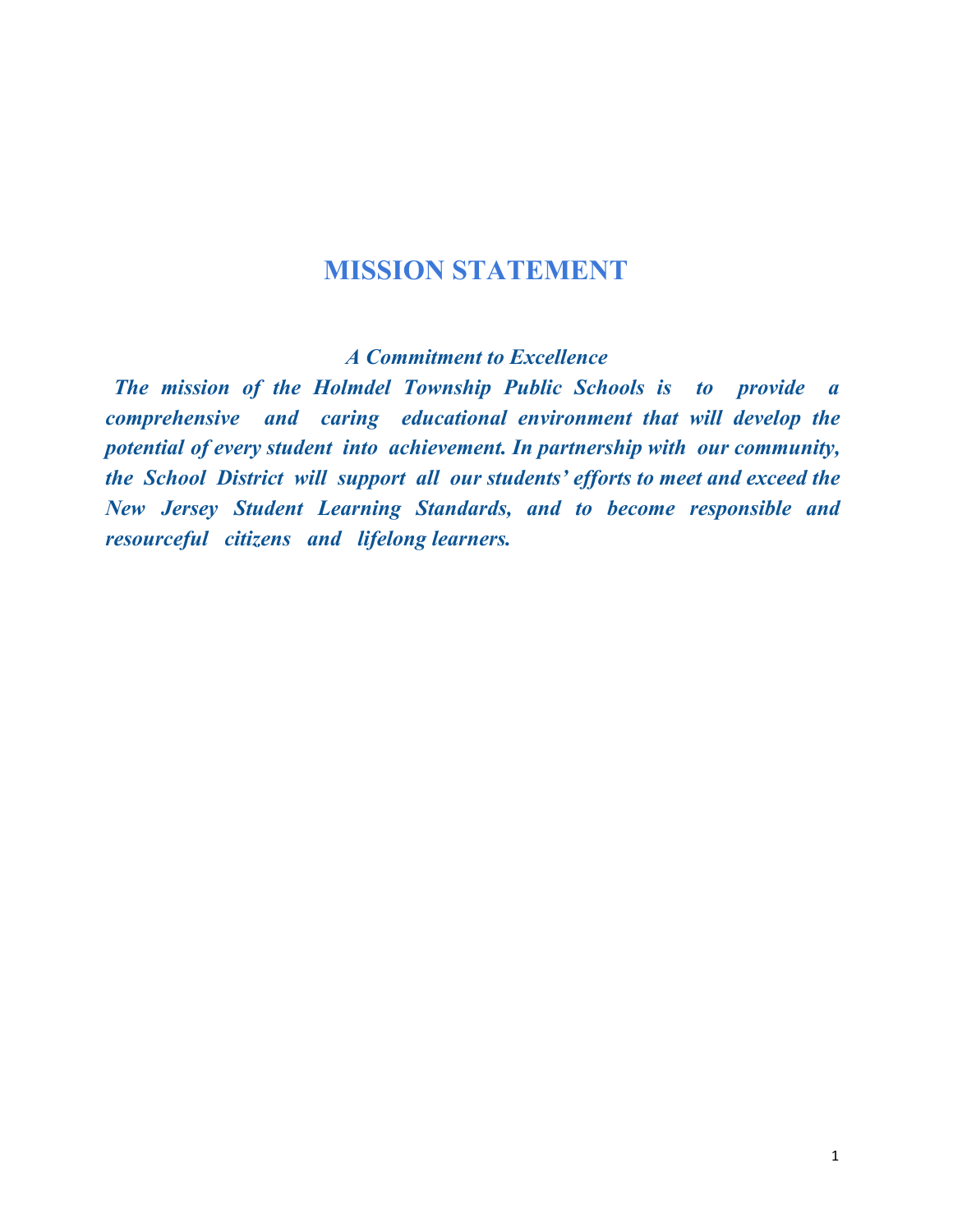## TABLE OF CONTENTS

| Introduction                                     | 3  |
|--------------------------------------------------|----|
| <b>About Special Education Services</b>          | 3  |
| Child Find                                       | 4  |
| Preschool                                        | 5  |
| About Child Study Team                           | 5  |
| Pre-Referral Process                             | 6  |
| <b>Identification and Referral</b>               | 7  |
| Procedural Safeguards                            | 7  |
| Evaluation                                       |    |
| <b>Independent Evaluations</b>                   | 9  |
| Eligibility                                      | 9  |
| The Individualized Education Plan (IEP)          | 10 |
| Areas of Disability                              | 11 |
| <b>Least Restrictive Environment</b>             | 13 |
| Placement                                        | 14 |
| <b>Supplementary Aids and Services</b>           | 14 |
| <b>Special Education Programs</b>                | 15 |
| Extended School Year (ESY)                       | 15 |
| Out of District Placements                       | 16 |
| <b>IEP</b> Amendments                            | 16 |
| IEP Review and Revision (Annual Review           | 16 |
| Reevaluation                                     | 16 |
| <b>Related Services</b>                          | 17 |
| Other Factors Considered when Developing the IEP | 20 |
| <b>STRIVE</b>                                    | 21 |
| Dismissal from Special Education                 | 21 |
| <b>Mediation and Due Process</b>                 | 22 |
| <b>SEPAC</b> and Informational Resources         | 25 |
| <b>Explanations of Common Acronyms</b>           |    |

*All the information contained within is accurate as of August 2017. The manual will be updated as changes occur in staffing, program offerings, and state requirements.*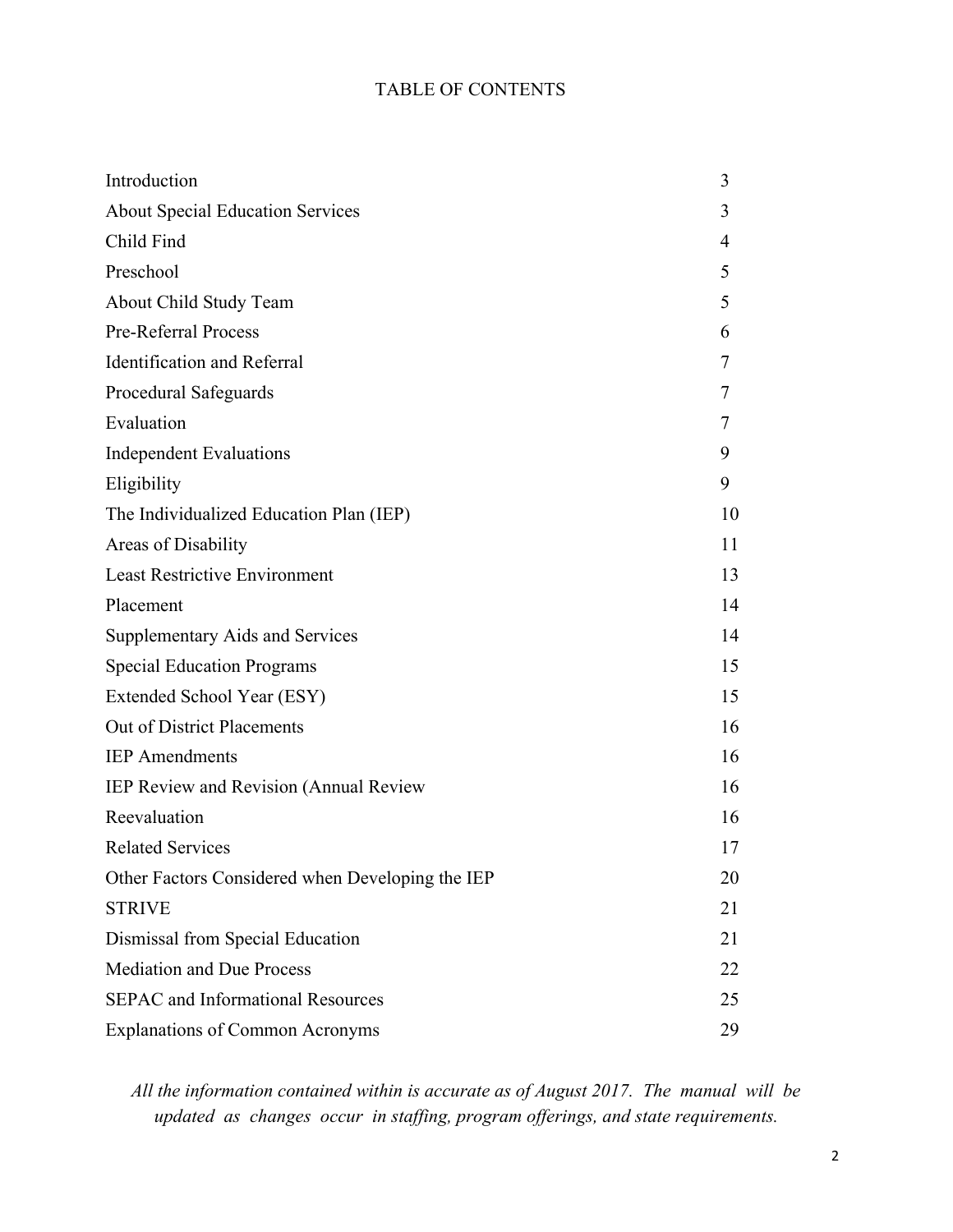## **INTRODUCTION**

As the parent of a special education student, you are a key part of the process that provides an appropriate and caring educational experience for your child. You are the advocate who remains a constant in your child's life as he or she progresses through the school system. This handbook is an effort to provide you with clear and accurate information that will help you work effectively with district personnel. It does not replace state laws and guidelines, which are detailed in separate handbooks that you will receive throughout your child's education. This book is a resource in tandem with your personal communication with district professionals.

Holmdel 's Mission Statement applies to every child in our district. We welcome you in sharing the responsibility, and privilege, of educating your child.

## **ABOUT SPECIAL EDUCATION SERVICES**

Evaluation and intervention services are provided to students by the Child Study Team, special education instructional staff, and related services specialists. A referral to the Child Study Team may be initiated by a parent/guardian, teacher, school nurse, school administrator, special services staff, medical specialist and other professionals or agencies concerned with the welfare of students when an educational disability may be suspected.

Public schools are required by law to develop a process for identifying potentially educationally disabled students. An educationally disabled student is one who may be experiencing difficulties of a physical, emotional, academic, intellectual, or social nature to the extent that the student is not able to function effectively in a regular education program. A Child Study Team evaluation is necessary to determine the basis of the difficulties and whether the student is eligible for special services. If the student is determined eligible for special education and related services an individualized educational program (IEP) is developed.

With federal passage of the Individuals with Disabilities Education Improvement Act (IDEIA), parents/guardians are an integral part of the IEP Team that plans an appropriate school program and an IEP for the educationally disabled child. Parents and school personnel work together throughout this process in developing an appropriate program to meet the unique student needs. The district provides the full continuum of program options as outlined in the New Jersey Administrative Code (NJAC 6A: 14). The complete rules and regulations pertaining to Child Study Team procedures and students with disabilities are contained in the New Jersey Administrative Code, Title 6A, Chapter 14, Special Education. Parents/Guardians may obtain this document by contacting the Department of Special Services at 201-816-4534 or by accessing the website @<http://www.state.nj.us/education/specialed/>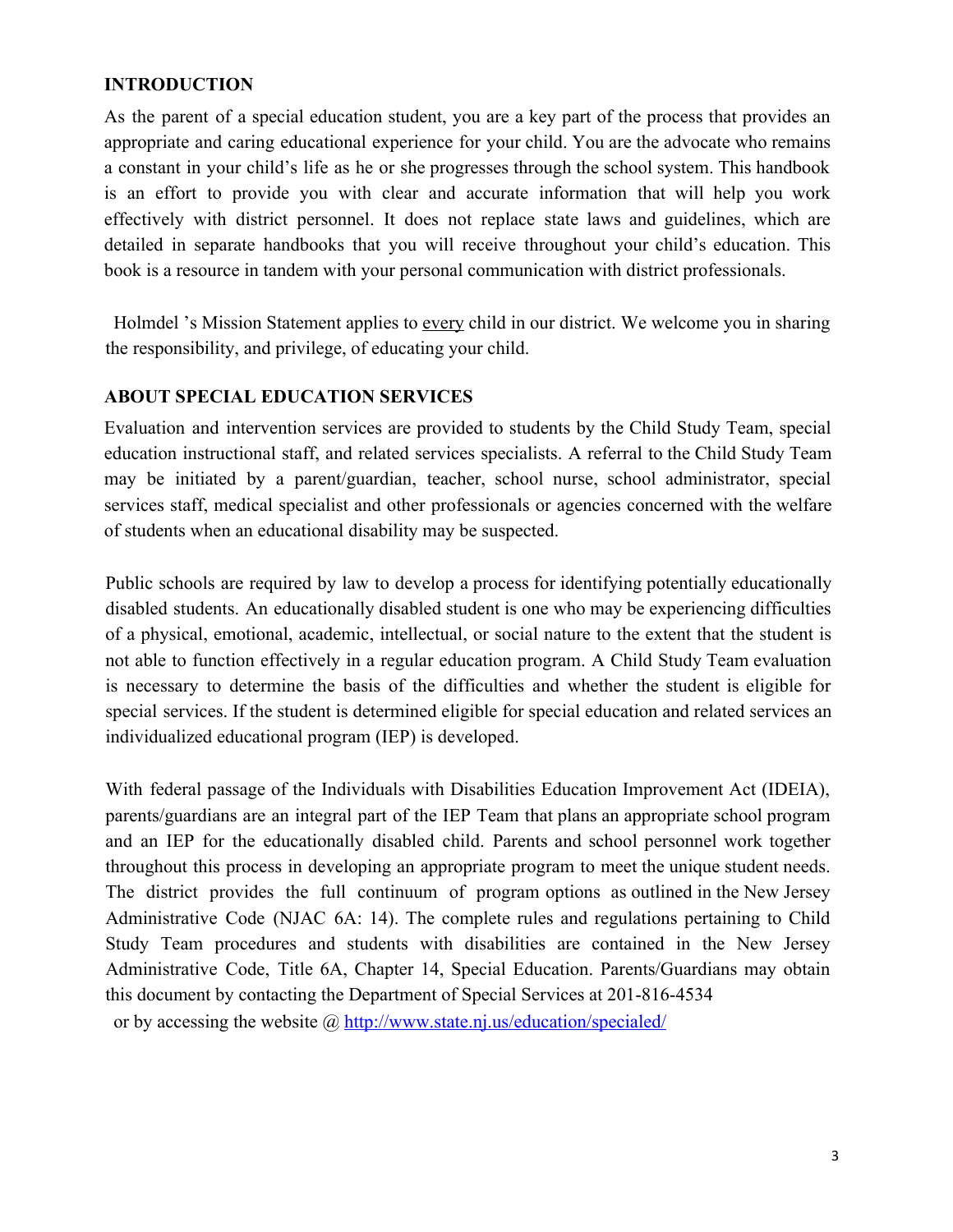## **CHILD FIND**

School districts are responsible for finding children with disabilities living within the district. They also must evaluate these children to see if they need special education and/or related services. Each district must have policies and procedures in place for all children with disabilities residing within the district, and must be able to report to the state of New Jersey which children have been located, identified and evaluated. This includes children with disabilities attending private schools.

An ongoing effort must be made to locate and identify every child with a disability, ages three to 21, that lives in the Holmdel school district. This search applies to disabled children who are already attending school and those who are not yet enrolled.

The district's Child Find activities include but are not limited to:

- Letters to doctors, particularly pediatricians
- Area nursery schools
- Community organizations
- Announcements in newspapers
- Postings at the library
- Fliers sent to area stores for posting
- Community newsletters and the district website

If your school-age child is having difficulties in school, first talk to his or her teacher. The Holmdel School District offers many supports within general education.

If you have a pre-school age child and have noticed that your child may not be developing skills such as walking, talking or playing like other young children of the same age, you may wish to talk to your pediatrician. S/he can assess your child in relation to normal developmental scales and can either reassure you that your child is within expected parameters or encourage you to seek the advice of a specialist such as a developmental pediatrician and/or neurologist.

Children from birth to age three are referred to New Jersey Early Intervention Services (NJEIS). NJEIS operates under the Division of Family Health Services, which implements New Jersey's statewide system of services for infants and toddlers with developmental delays or disabilities and their families. NJEIS can be reached at: 1(800) 367-6543; their website is: <http://www.njeis.org/>

If you know of any child who may need special education and/or related services, please have their parents or guardians call the Office of Special Services at (732) 946-1186. For further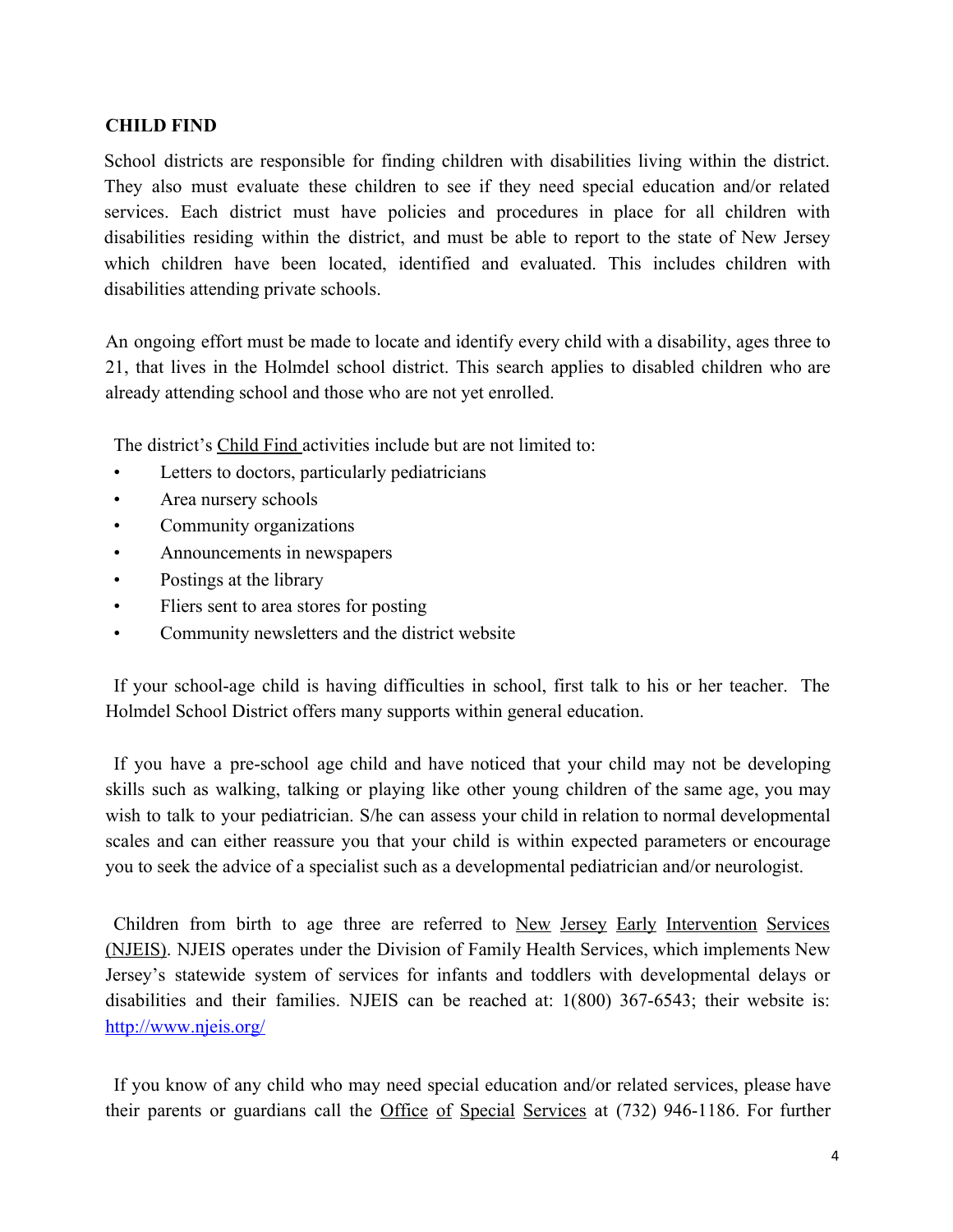information about scheduled Child Find activities, call or log on to www.holmdelschools.or

#### **PRESCHOOL**

When a preschool age child transitions from an early intervention program, a CST member participates in the preschool transition planning conference arranged by the Department of Health. A preschooler's IEP is implemented no earlier than age three; a written request for initial evaluation is forwarded to the district 120 days prior to the preschooler attaining age three. When a preschool age child is referred for an initial evaluation, a Speech-Language Specialist participates,as a member of the CST, in the meeting to determine whether to evaluate and the nature and scope of the evaluation. Parents whose child did not receive services through Early Intervention,but are concerned with their child's development may request to meet with the Child Study Team for possible evaluation. This request should be put in writing to the Director of Special Services.

The **Preschool Disabled Program** is designed for students with identified developmental delays in the areas of speech and language, motor, behavioral and/or cognitive functioning and are identified as being eligible for special education. This program is designed to provide early intervention in each of the developmental areas. Three and four year old half day integrated programs are available, as well as, a three to four year old full day self - contained program. If a preschool child is found eligible, the Child Study Team will recommend a program.

#### **ABOUT CHILD STUDY TEAM**

The Child Study Team is a multi-disciplinary educational team that is responsible to locate, identify, evaluate, determine eligibility, and develop an Individualized Education Program (IEP) for students suspected of having educational disabilities. This group of specialists is employed by the Holmdel Public School district to provide consultative, evaluative and prescriptive services to teachers and parents. The team provides diagnostic services to children from ages three to 21 that have been identified as having a potential disabling condition.

Counseling and consultative services are available for any school-aged student exhibiting difficulty in learning or behavior. The Child Study Team (CST) together with district teachers, administrators, and I&RS committees make recommendations for programs and placements which will best address the needs of students who are experiencing school-related issues.

Members of the Child Study Team (CST)

The CST consists of a Learning-Disabilities Teacher Consultant (LDTC), School Social Worker, and School Psychologist. In cases where a speech and/or language impairment is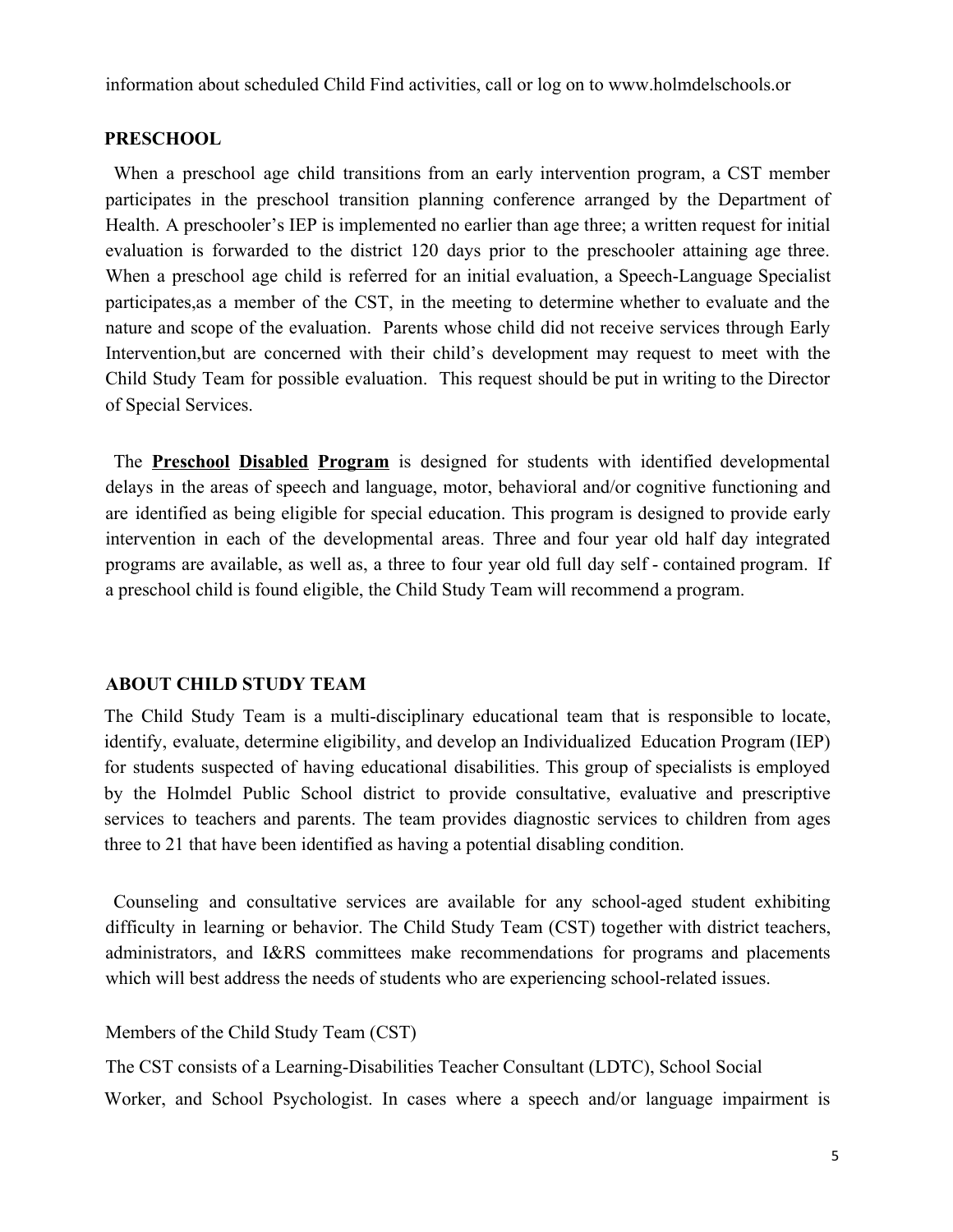suspected, the Speech-Language Specialist may function as a member of the CST; this also applies to an Occupational or Physical Therapist, should there be reason to suspect a physical impairment.

The functions of the CST members include the following:

- Participating in the evaluation of students
- Participating in the determination of eligibility for special education and/or related services
- Designing, implementing, monitoring, evaluating progress and techniques to prevent and/or remediate educational, social, functional, emotional or behavioral difficulties
- Designing, implementing, monitoring, evaluating and delivering appropriate related services to students
- Providing consultation services and support to special and general education staff

## Case Manager

A Case Manager is a member of the CST who is assigned to a student when it is determined that a student will be evaluated. Every student who receives special education and/or related services is assigned a Case Manager. The Case Manager coordinates the development, implementation, monitoring, and evaluation of progress/effectiveness of the individual education plan (IEP). The Case Manager facilitates communication between the home and school and coordinates the entire process. The Case Manager is the parent's first line of contact, with the exception of a classroom related issue, in which case, the classroom teacher should be consulted first.

## **PRE-REFERRAL PROCESS**

The Intervention and Referral Services (I&RS) team serves as a resource for teachers and is an integral part of the pre-referral process. I&RS members typically include, but are not limited to, the school principal or his designee, nurse, counselor, CST members and teachers. I&RS may also include parents, special education supervisors, speech therapists, or reading specialists. The purpose of the I&RS is to address any possible concerns teachers may have regarding their students' academic, social, or emotional functioning. Based on meetings with teachers, the I&RS team develops case-specific strategies for use in regular education classrooms. Teachers then implement these strategies according to I&RS recommendations. Parents are informed about the progress of their child through contact with the teacher. If the strategies are not effective, they may be revised or, if it is suspected that the student is potentially educationally disabled, a referral will be made to the Child Study Team.

Parents can request their child be brought before the I&RS team. They would do this by contacting the child's teacher or principal.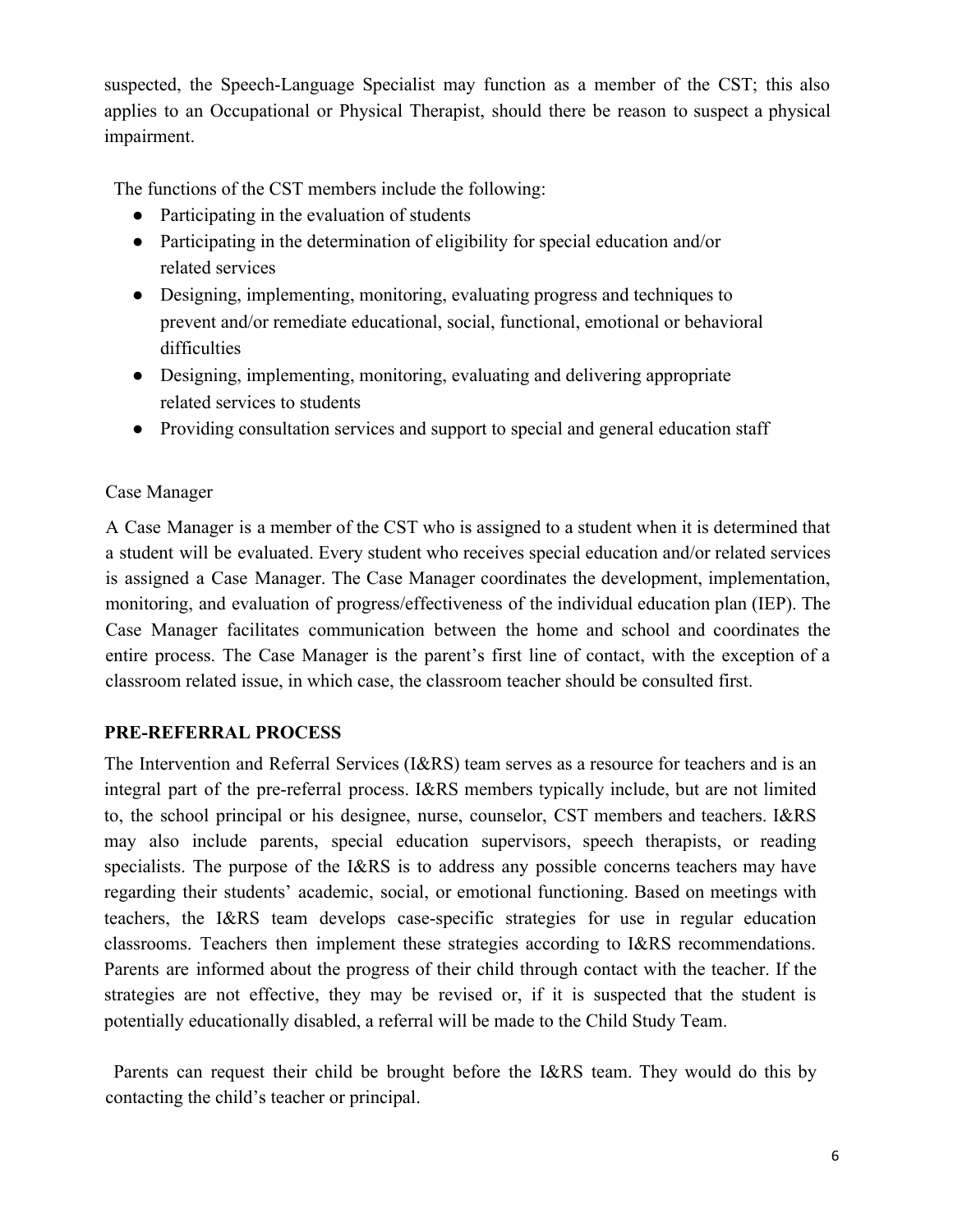*\*Parents are always notified if their child is referred to I&RS.* Parents can always request a CST evaluation before, during, or after the I&RS process. Written requests for CST evaluations should be directed to the Director of Special Services.

## **IDENTIFICATION AND REFERRAL**

Whenever a parent, teacher, staff member or other person with knowledge of a child/student's development believes that s/he may be a child with a disability that requires special education and/or related services, a written request should be made to the Director of Special Services . The request should be sent to the Director of Special Services in hard copy; emails are not accepted. The referral is presented to Director of Special Services who assigns the referral to a designated case manager. The assigned case manager has responsibility for managing the referral process. Upon receipt of the written request, "a meeting of the CST, parent/guardian and the general education teacher of the child, who is knowledgeable about the child's educational performance, must be convened within 20 calendar days (excluding school holidays, but not excluding summer vacation) of the written request."  $\{NJAC 6A:14-3.3(e)\}$ . If it is determined that an evaluation is warranted, parental consent is required for the initial evaluation to proceed.

## **PROCEDURAL SAFEGUARDS**

IDEA requires school districts to provide parents of a child with a suspected disability a notice containing a full explanation of the procedural safeguards (legal rights) available under IDEA and other state and federal regulations. This handbook is called, "Parental Rights in Special Education" (PRISE). Parents can obtain a copy of PRISE in any of the district's schools or at : <http://www.nj.gov/education/specialed/form/prise/prise.pdf>

The procedural safeguards must be given to you one time each school year and at the following times:

- When your child is first referred for evaluation or when you request an evaluation;
- When you request a copy of the procedural safeguards;
- When your child is removed for disciplinary reasons and the removal results in a change in placement;
- Upon receipt of the first State complaint and/or the first due process petition in a school year, if you should file a State complaint or request a due process hearing;
- Upon revision to the procedural safeguards.

## **EVALUATION**

Informed, signed, parental consent must be received in order for the school to proceed with the evaluation. It is important for the parent to understand the components of the evaluation and how the results of the evaluation will be used to determine eligibility for special education services.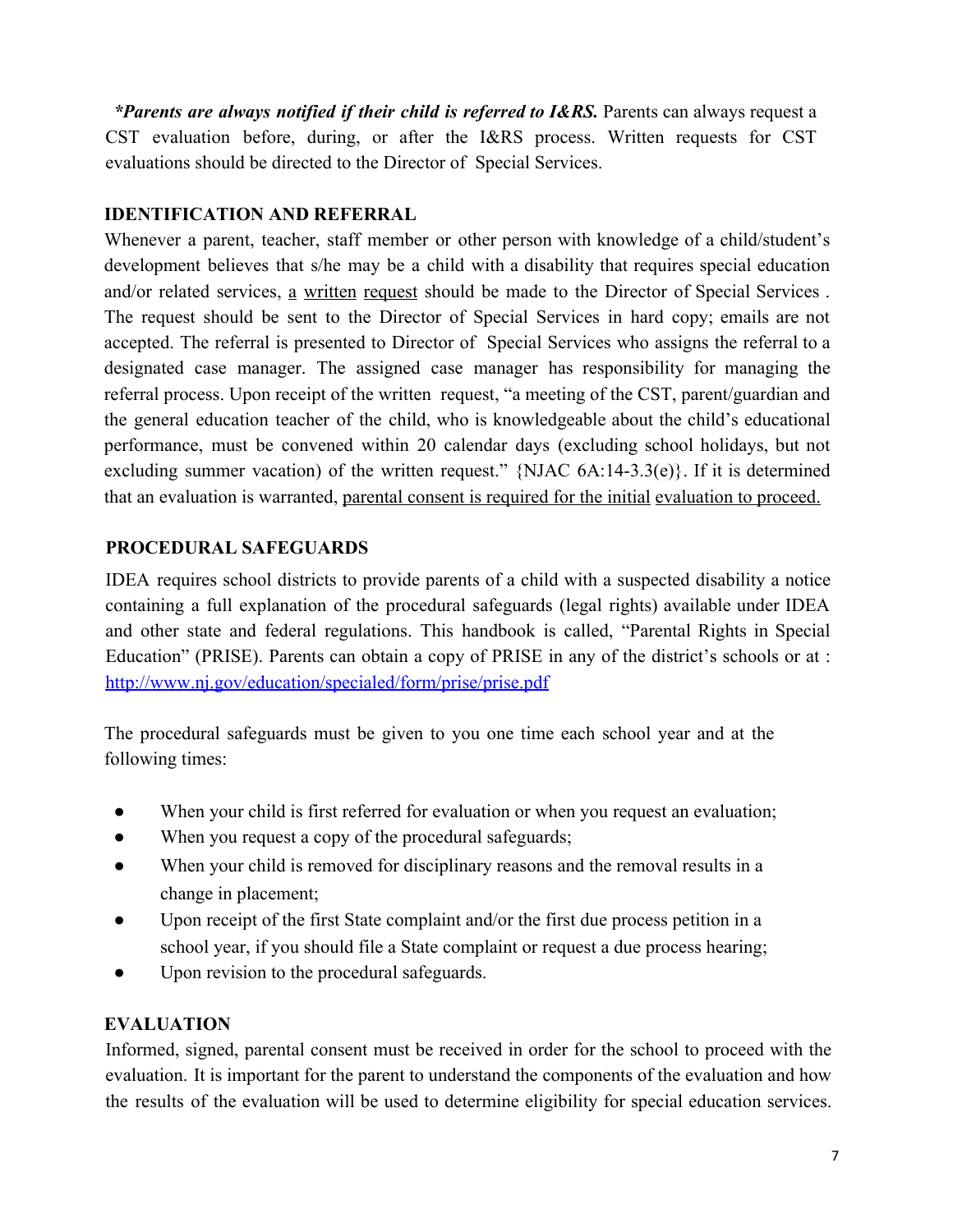An initial evaluation shall consist of a multi-disciplinary assessment in all areas of suspected disability. Such evaluation shall include at least two assessments and shall be conducted by at least two members of the Child Study Team in those areas in which they have appropriate training, or are qualified through their professional licensure or educational certification, and other specialists in the area of disability as required or as determined necessary.

The specific kind of evaluations a child needs is decided on an individual basis and will include professionals trained to assess specific areas. Persons from varying disciplines including a school psychologist, school social worker, learning disabilities/teacher consultant, behavior consultant, speech-language therapist, physical therapist, occupational therapist, audiologist, and/or neurologist may conduct evaluations.

The common elements of a comprehensive assessment generally include the following:

- A psychological evaluation, which includes a standardized aptitude test that measures cognitive functioning, a clinical interview, observation and, as needed, social-emotional and adaptive behavior rating scales;
- A social history, which includes developmental, medical, and educational histories, and parent, teacher, and student interviews;
- An educational evaluation, which includes achievement testing, learning style inventory, and a classroom observation; and
- A medical evaluation/health appraisal, which includes a physical examination and visual and auditory acuity testing.

Persons trained in the area of hearing or visual impairment may also provide assessment services, if needed. At this step of the process, parents will receive *Parental Rights in Special Education* (PRISE). After parent consent for initial evaluation of a preschool age or school age student has been received, the evaluation, determination of eligibility for services under this chapter, and, if eligible, development and implementation of the IEP for the student shall be completed within 90 calendar days.

Parents can provide the school with information about their child that they want the CST to use in deciding if their child has a disability that requires special education and related services. In the event that a parent does not give permission for the school to evaluate the child and the school personnel believe that the child is in need of special education, the school system may, but is not required to, pursue the initial evaluation of the child by utilizing due process procedures.

Other Professionals Involved in Evaluating as Needed

School Physician – A medical examination may be conducted to determine if any physical factors can account for the student's difficulty in school. This may include a vision and hearing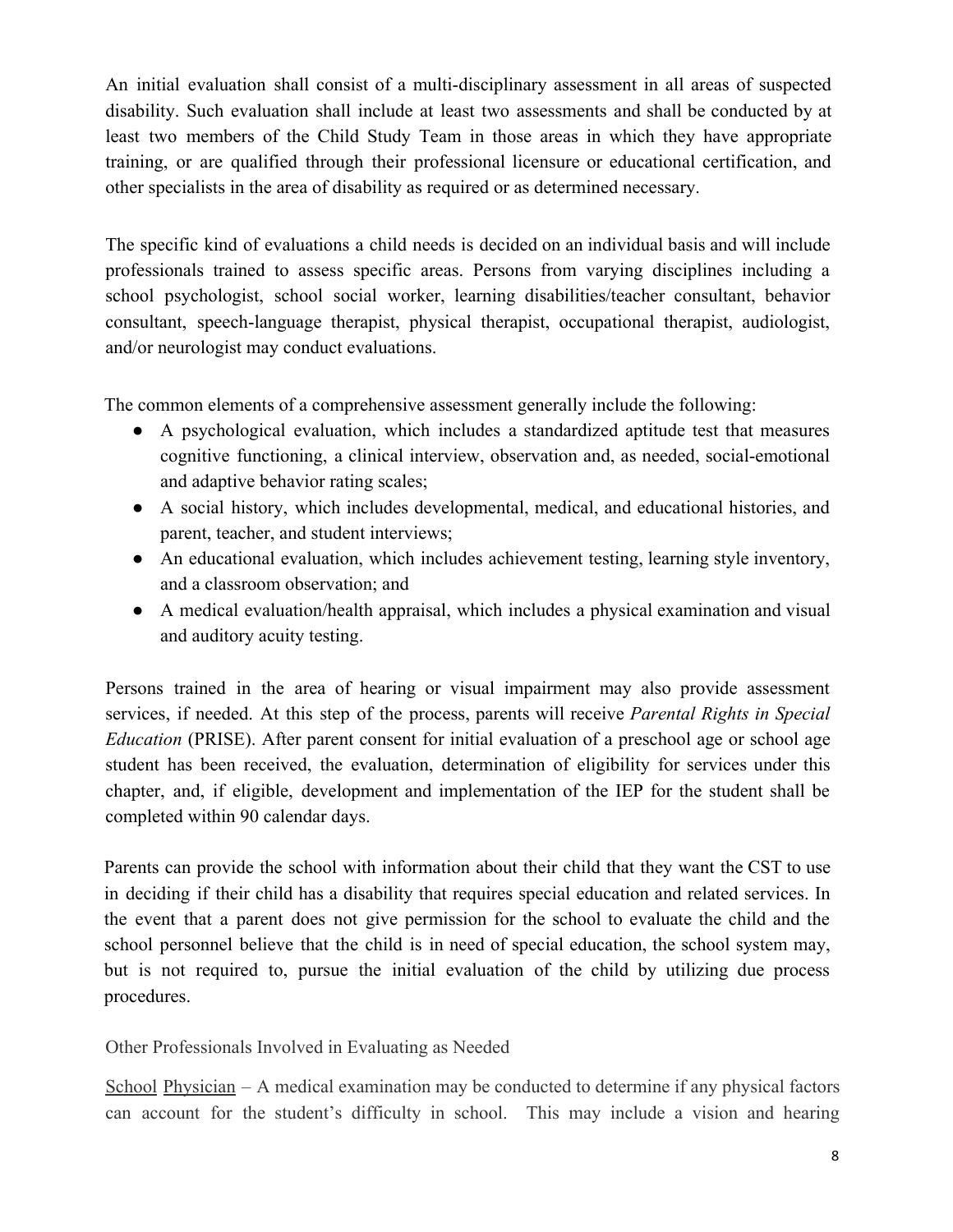screening, and a standard physical examination.

Neurologist – This examination may be conducted if there is concern about possible open or closed head injuries (traumatic brain injury), autism or a pervasive developmental disorder, which would impact your child's education performance. This would be conducted by a medical doctor whose specialty is in neurology or neuro-developmental pediatrics.

Psychiatrist – This evaluation is conducted by a consulting psychiatrist to determine to what extent, if any additional emotional factors, beyond the scope of the psychological, influence your child's educational performance.

Audiologist – This is an evaluation by a professional whose specialty is in hearing problems. The student will be examined and tested by the audiologist to determine whether some dysfunction of the ear and the associated hearing mechanisms contribute to possible academic delays.

Behaviorist – These professionals specialize in identifying, analyzing and the remediating of challenging behaviors. Behavior specialists conduct comprehensive assessments including interviews, and observations in order to identify the function and environmental contribution to the occurrence of problem behaviors (*Functional Behavioral Assessment –FBA*). These specialists will develop behavioral intervention plans and collaborate with and/or train additional team members (teachers, therapists, aides) to implement the treatment. The behaviorist will also analyze and evaluate data to determine if the treatment has been successful, or if modifications are needed. Holmdel School District has a certified behaviorist (BCBA) on staff.

#### **INDEPENDENT EVALUATIONS**

A parent has a right to obtain evaluations from qualified professionals (at their own expense) who are not employed by the school district and submit them to the CST. These reports are called independent evaluations or are sometimes referred to as expert reports. The CST must consider the results of any independent evaluations or expert reports the parent/guardian submits during any evaluation of the child or at any other time.

If you disagree with the school's evaluation results, you can request an independent evaluation. The maximum allowable cost for an independent evaluation will be limited to the reasonable and customary rate, as determined and approved by the Board of Education annually. This Board approved rate shall be provided to the parent upon request. The testing is done by a licensed professional not employed by Holmdel School District. The results of the independent evaluation must be considered by the IEP team. The district has the right to file due process if they do not agree with the request.

## **ELIGIBILITY**

Upon completion of the required evaluations, an eligibility conference will be held to discuss whether the student meets the code criteria making them eligible for special education and/or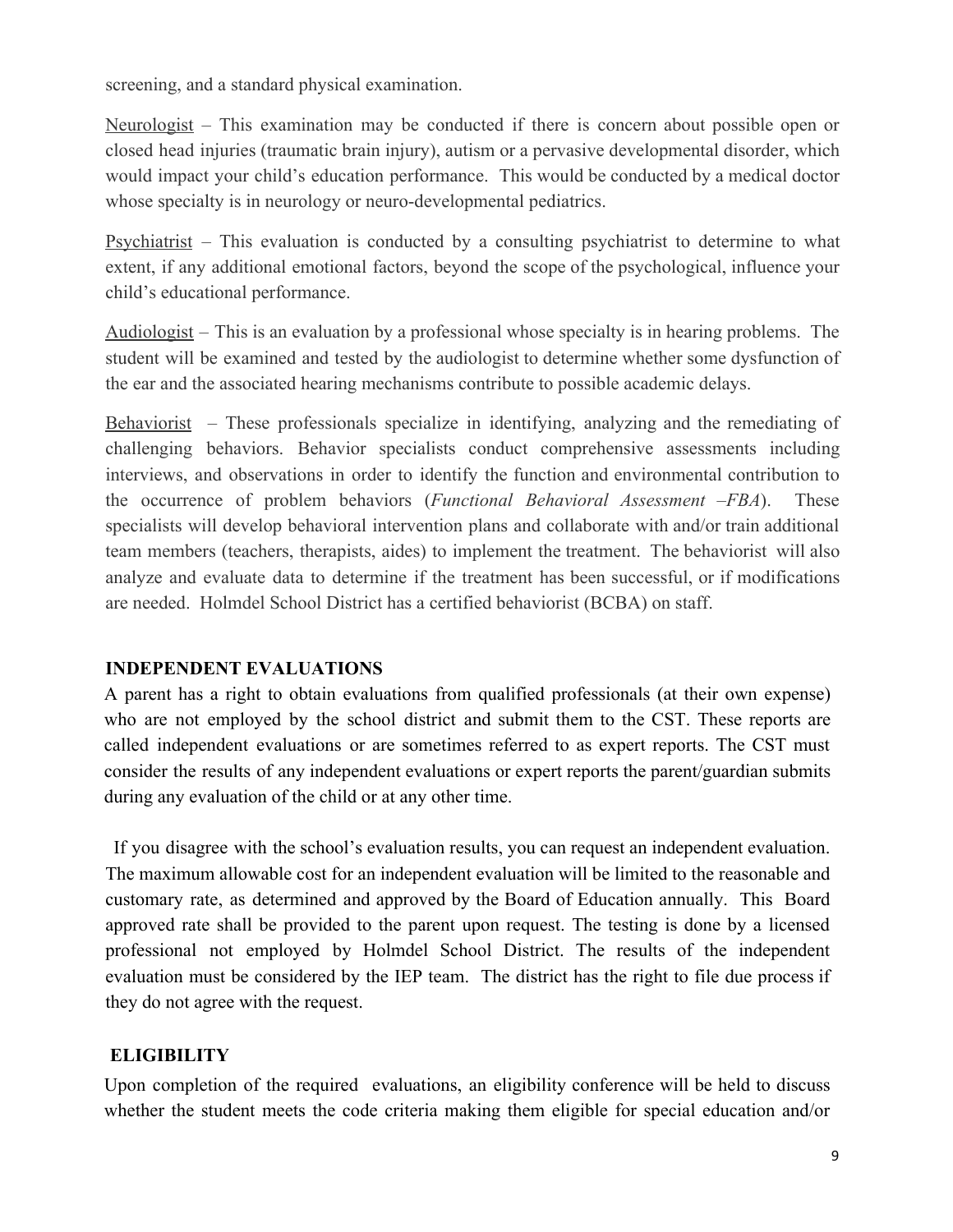related services.. A copy of the Child Study Team finding reports will be given to the parents 10 days prior to the eligibility conference .

The Individualized Education Program team (IEP team) conference is held to determine if a child has a disability and needs special education and/or related services. The IEP team includes the child's parents and professionals who are knowledgeable about the child's learning and behavior in the school environment. The team should discuss every area of physical, behavioral and academic functioning that affects the child's educational performance. The team must decide if the student (a) meets the eligibility criteria for a disability as outlined in the New Jersey Special Education Administrative Code, Chapter 14, Title 6A; (b) if the disability adversely affects educational performance; and (c) is in need of specially-designed instruction and related services. All three criteria must be met in order for the student to be found eligible for special education. According to IDEA, students may not be deemed eligible for special education services if they do not meet the eligibility criteria of the law or if their eligibility is based on a lack of instruction in reading and math. A student may also be deemed ineligible if the disability does not adversely affect the child's educational performance.

#### **THE INDIVIDUALIZED EDUCATION PLAN (IEP)**

At this meeting, the student's educational strengths and needs will be considered. Goals and objectives will be developed to address identified needs. The team will then determine the appropriate program for each individual student with consideration of the least restrictive environment as a priority. The evaluations, determination of eligibility for services, and (if eligible) the development and implementation of the IEP shall be completed within 90 calendar days of the district's receipt of parental permission to evaluate.

The implementation of a child's individual education program should occur 15 days after the IEP Team's completion of the plan, unless parents and school personnel mutually agree to an earlier implementation date. Typically immediately following the eligibility determination an Individualized Education Plan (IEP) conference will be held.

Times may vary, for example, if a child is assigned to another school for services and transportation must be arranged; if supplemental aids must be acquired and/or staff must receive specialized training in order to fully implement the IEP. The IEP document should identify the student's primary educational placement, the projected date for the beginning of the services, modifications described in the plan, and the frequency, location and duration for each service.

#### Required Elements of an IEP

For a comprehensive list of the required elements of an IEP, see Special Education NJ Administrative Code, Chapter 14:-3.7 (e) 1-17.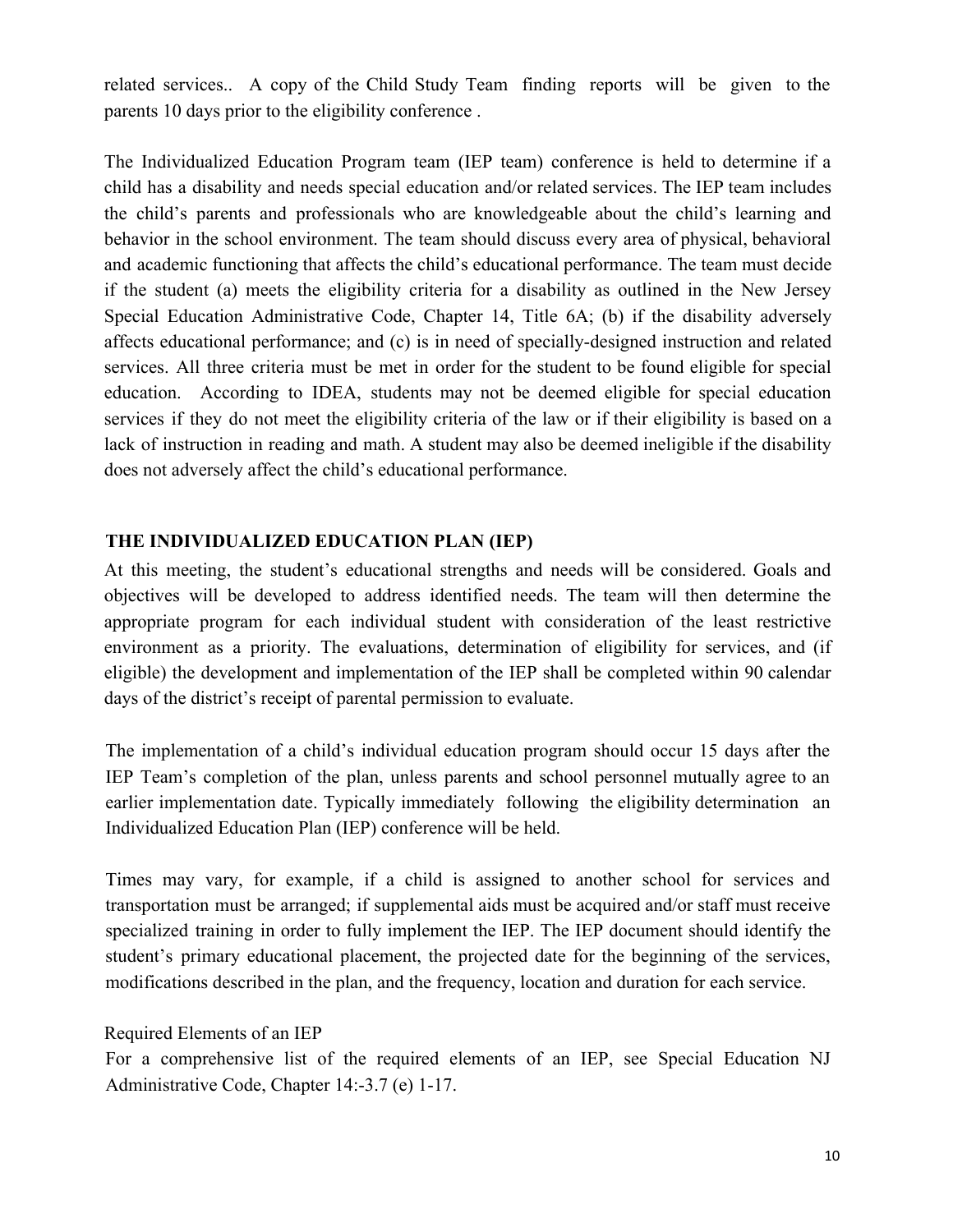## IEP Team Attendance

According to the Individuals with Disabilities Education Act (IDEA), the Individualized Education Program team or IEP Team must include the following persons:

- $\bullet$  The parent(s) of the child
- At least one general education teacher of the child
- At least one special education teacher or, where appropriate, at least one special education provider of the child
- A representative of the local education agency (LEA) who
	- is qualified to provide, or supervise the provision of, specially designed instruction to meet the unique needs of children with disabilities
	- is knowledgeable about general curriculum
	- is knowledgeable about the availability of resources of the local educational agency
- An individual who can interpret the instructional implications of evaluation results. This person may be the LEA representative described above
- At the discretion of the parent or the school system, other individuals who have knowledge or special expertise regarding the child, including related services personnel, as appropriate
- The child, when appropriate

Parents shall be given written notice of a meeting early enough to ensure that they will have an opportunity to attend.

Meetings shall be scheduled at a mutually agreed upon time and place. If a mutually agreeable time and place cannot be determined, the parent(s) shall be provided the opportunity to participate in the meeting through alternative means, such as conference calls.

## **AREAS OF DISABILITY**

The following defines each area of disability included in New Jersey Special Education Administrative Code, Chapter 14, Title 6A:

● **Auditorily Impaired:** means an inability to hear within normal limits due to physical impairment or dysfunction of auditory mechanisms. An audiological evaluation by a specialist qualified in the field of audiology and a speech and language evaluation by a certified speech-language specialist are required.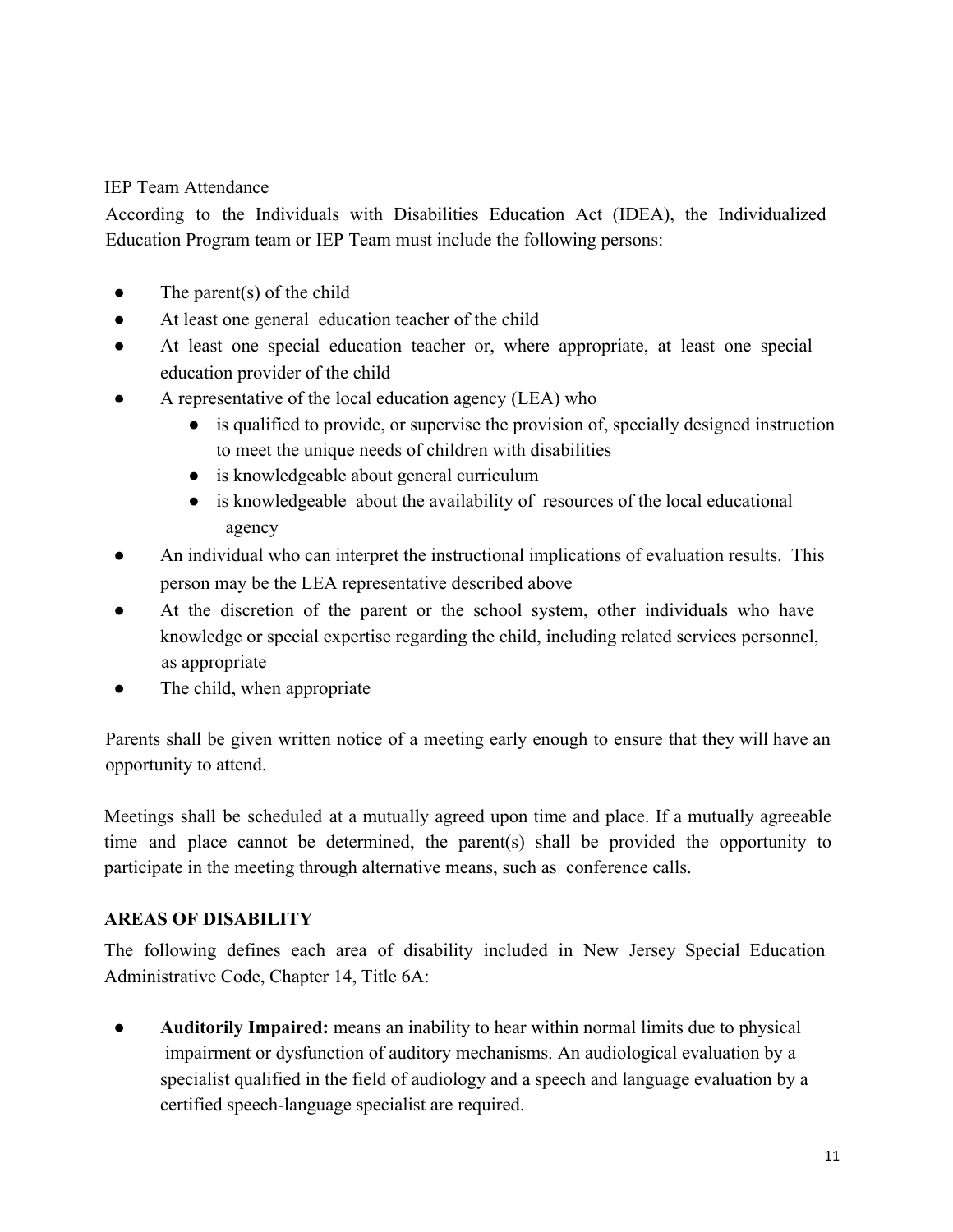- Autistic: means a pervasive developmental disability, which significantly impacts verbal and nonverbal communication and social interaction that adversely affects a student's educational performance. Onset is generally evident before age three.
- **Cognitively impaired:** means a disability that is characterized by significantly below average general cognitive functioning existing concurrently with deficits in adaptive behavior.
	- **Communication Impaired:** means a language disorder in the areas of syntax, semantics, morphology and/or pragmatics/discourse, which adversely affects a student's educational performance and is not due primarily to an auditory impairment.
- **Emotionally Disturbed:** means a condition exhibiting one or more of the following characteristics over a long period of time and to a marked degree that adversely affects a student's educational performance due to:
	- i. An inability to learn that cannot be explained by intellectual, sensory or health factors;
	- ii. An inability to build or maintain satisfactory interpersonal relationships with peers and teachers;
	- iii. Inappropriate types of behaviors or feelings under normal circumstances;
	- iv. A general pervasive mood of unhappiness or depression; or
	- v. A tendency to develop physical symptoms or fears associated with personal or school problems.
- **Multiply Disabled:** means the presence of two or more disabling conditions, the combination of which causes such severe educational needs that they cannot be accommodated in a program designed solely to address one of the impairments.
- **Deaf/blindness:** means concomitant hearing and visual impairments, the combination of which causes such severe communication and other developmental and educational problems that they cannot be accommodated in special education programs solely for students with deafness or students with blindness
- **Orthopedically Impaired:** means a disability characterized by a severe orthopedic impairment that adversely affects a student's educational performance
- **Other Health Impaired:** means a disability characterized by having limited strength, vitality or alertness, including a heightened alertness with respect to the educational environment, due to chronic or acute health problem(s).
- **Preschool Child With a Disability:** means a child between the ages of three and five experiencing developmental delay, as measured by appropriate diagnostic instruments and procedures, in one or more of the following areas:
	- i. Physical, including gross motor, fine motor and sensory(vision and hearing)
	- ii. Cognitive
	- iii. Communication
	- iv. Social and emotional
	- v. Adaptive
- **Social Maladjustment:** means a consistent inability to conform to the standards for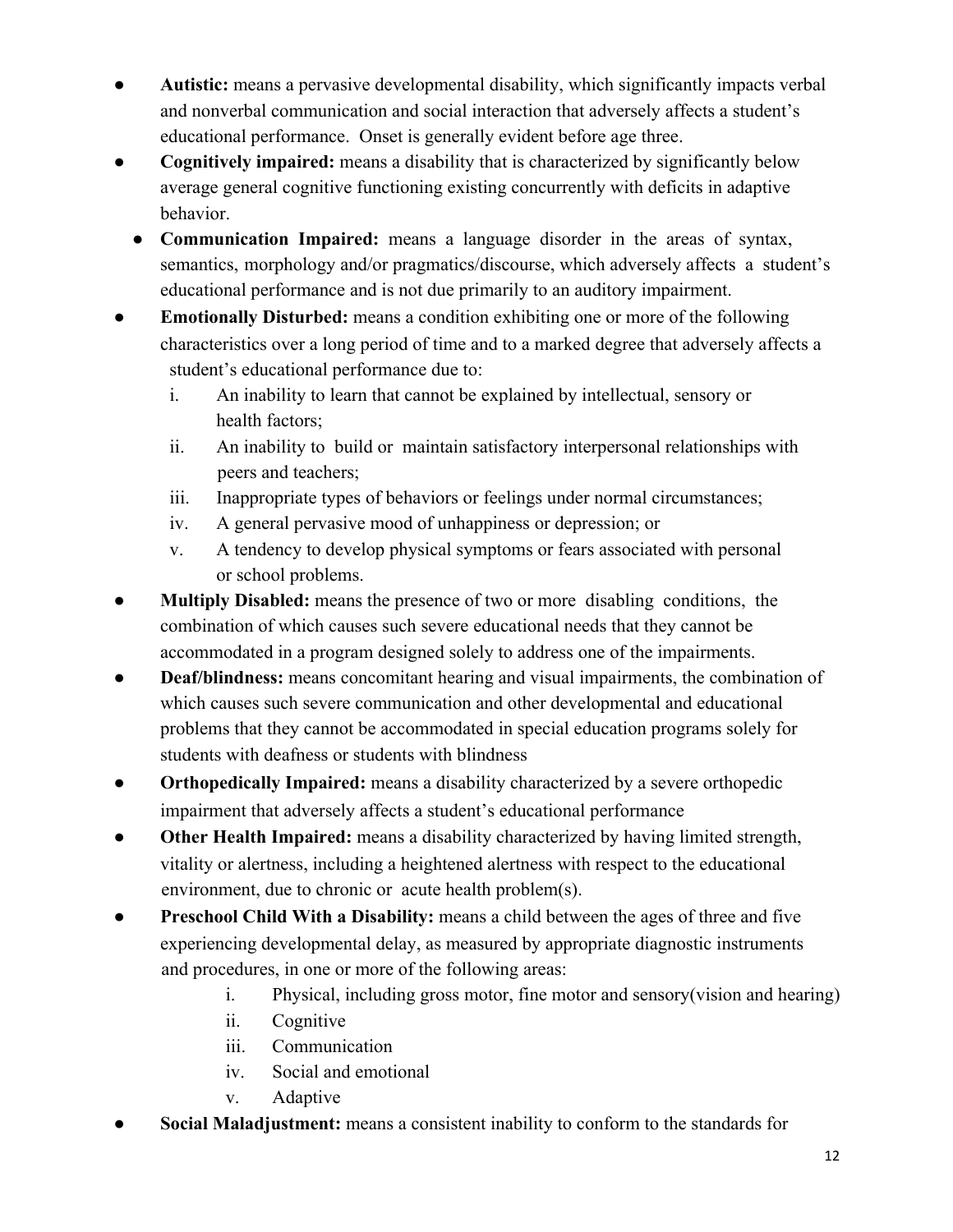behavior established by the school. Such behavior is seriously disruptive to the education of the student or other students and is not due to emotional disturbance as defined above.

- **Specific Learning Disability:** means a disorder in one or more of the basic psychological processes involved in understanding or using language, spoken or written, that may manifest itself in an imperfect ability to listen, think, speak, read, write, spell, or to do mathematical calculations, including conditions such as perceptual disabilities, brain injury, minimal brain dysfunction, dyslexia, and developmental aphasia. A specific learning disability is determined when a severe discrepancy is found between the student's current achievement and intellectual ability in one or more of the following areas, and that discrepancy is not primarily the result of visual, hearing, or motor disabilities, general cognitive deficits, emotional disturbance or environmental, cultural or economic disadvantage:
	- (1) Basic reading skills;
	- (2) Reading comprehension;
	- (3) Oral expression;
	- (4) Listening comprehension;
	- (5) Mathematical calculation;
	- (6) Mathematical problem solving;
	- (7) Written expression; and
	- (8) Reading fluency
- **Traumatic Brain Injury:** means an acquired injury to the brain caused by an external physical force or insult to the brain, resulting in total or partial functional disability or psychosocial impairment, or both.
- **Visually Impaired:** means an impairment in vision that, even with correction, adversely affects a student's educational performance.

#### Accommodations and Modifications in the Classroom and for Testing

The IEP team determines whether accommodations, modifications of curriculum or testing, or alternative testing are needed. When the decision is made it must be documented in the student's IEP. The decision regarding the need for special consideration is based on the student's evaluation results, current level of functioning and unique learning characteristics.

#### **LEAST RESTRICTIVE ENVIRONMENT (LRE)**

Once the determination of eligibility has been made based on the evaluations, the next step in the process is for the IEP Team to determine the appropriate program and placement for the student. This is done after the IEP is developed because "the education program and placement must be tailored to the child, not the child to a pre-packaged program and placement." {NJAC 6A:14-3.7(e) (2) and (3)} Placement means where the program should be provided.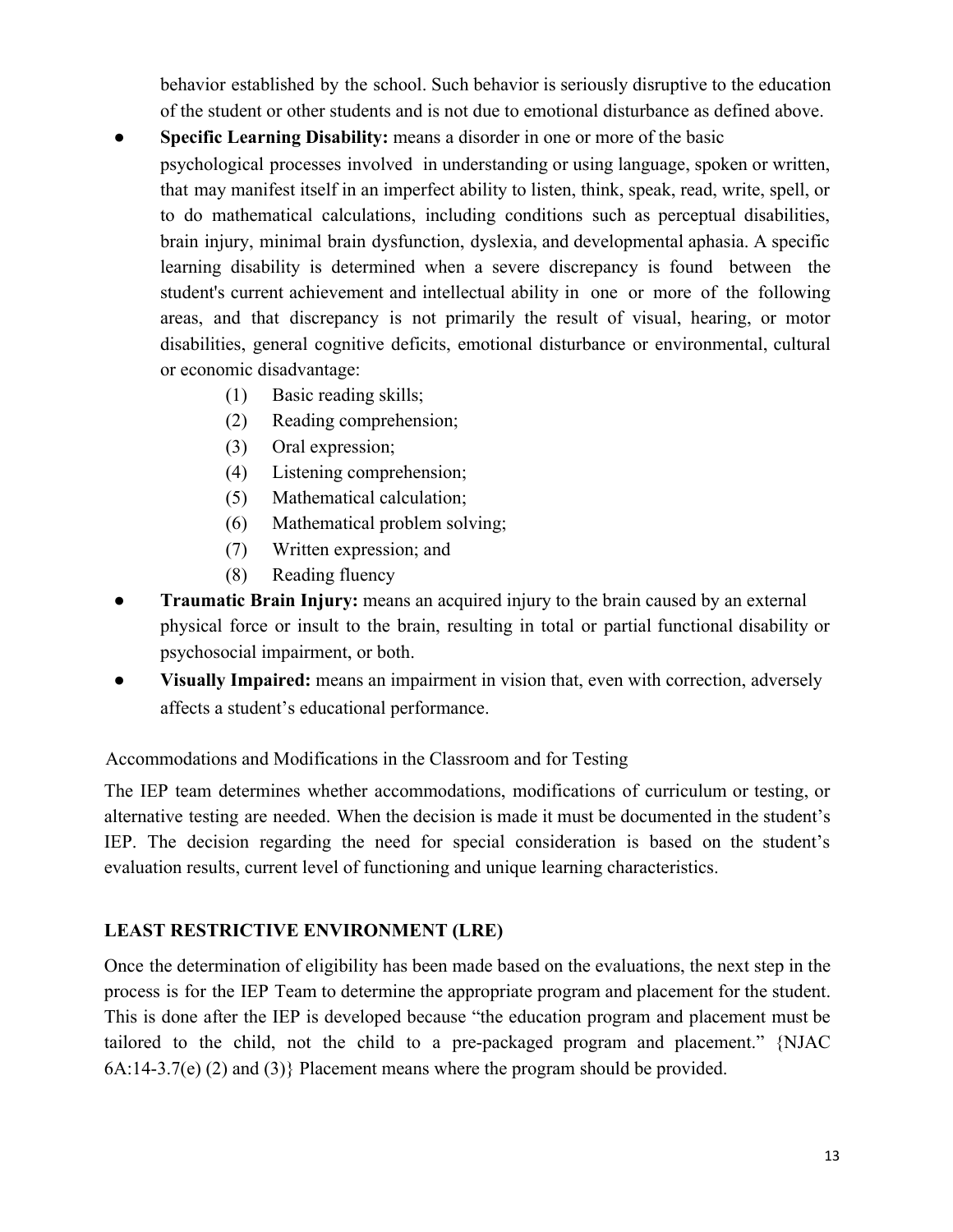Every child is entitled to an appropriate program to be implemented in the Least Restrictive Environment (LRE). LRE means:

- To the maximum extent appropriate, a child with a disability is educated with children who do not have disabilities.
- Special classes, separate schooling or removal from general education classroom is allowed only when the nature or severity of the child's disability makes it impossible to satisfactorily educate the child in the regular classroom, even with the use of supplementary aids and services
- A full continuum of alternative placements is available to meet the needs of children with disabilities.
- The child must be educated in the school the child would attend if he or she did not have a disability, unless the IEP requires some other arrangement.
- To the maximum extent appropriate, a child a disability participates with children without

disabilities in nonacademic and extracurricular services and programs, such as athletics, recreation, special interest groups and clubs, and lunch and recess periods. Children in out-of- district placements may need to be return to the district in order to effectuate such participation. {NJAC  $6A:14-3.7(e)(17)$ }

Some of the factors that are considered when deciding appropriate placement are:

- What reasonable efforts the school district can make to accommodate the child in the general education classroom, with supplementary aids and services.
- A comparison of the benefits provided in a general classroom and the benefits provided special education class
- The potentially beneficial and harmful effects which a placement may have on the child or other children in the class.

## **PLACEMENT**

The New Jersey Administrative Code for special education and the federal Individuals with Disabilities Education Act (IDEA) ensure that children with disabilities receive a free, appropriate, public education in the least restrictive environment. As noted above, in accordance with the least restrictive environment, the first placement option considered is the regular education classroom with the necessary supplemental aids and supports to enable the student to meet his/her educational goals.

#### **SUPPLEMENTARY AIDS AND SERVICES**

Supplementary aids and services are provided by paraprofessional aides, teachers, related service providers, or CST members in the general education classroom to enable students with disabilities to be educated as much as possible with nondisabled peers such an assistive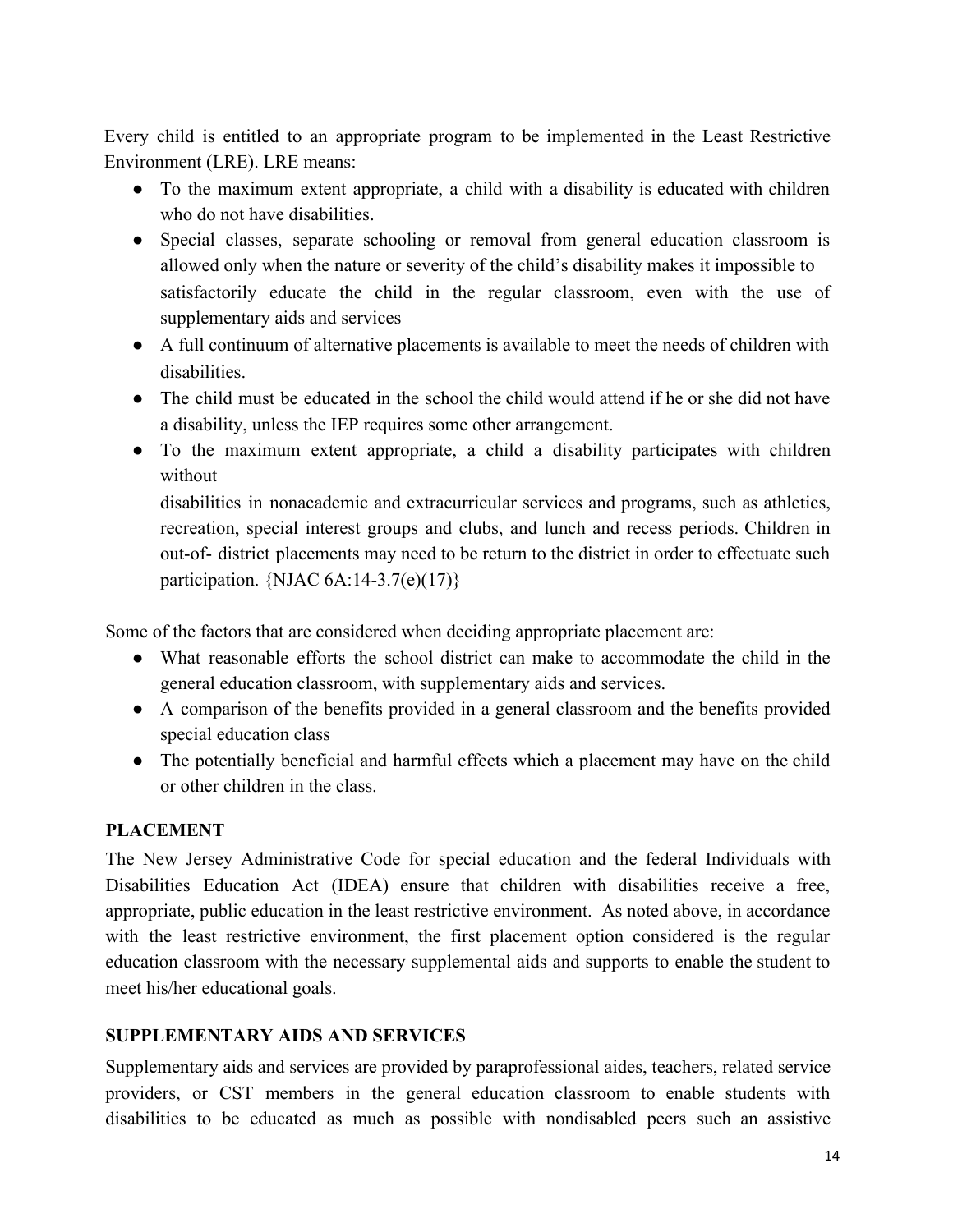technology consultant who analyzes the needs of students with disabilities, assisting in the selection of appropriate assistive technology for the student's needs, and providing training in the use of the selected device(s). Supplementary aids and services may include specialized equipment or use of audio visual aids such as BookShare. Adaptive physical education is a diversified program of activities specially designed for an individual who meets eligibility criteria for special education and/or related services and is not able to participate safely and/or successfully in the regular physical education program which also may be included as a supplementary services.

#### **SPECIAL EDUCATION PROGRAMS**

**Resource Programs** provide specialized instruction by a special education teacher to students with disabilities, in the general education classroom (in-class resource program) or in a separate Resource Center (pull-out resource program). An individual student may receive either in-class or pull-out resource services, or both, depending on his or her individual needs.

I**n-class Resource programs (ICR)** may be provided up to the student's entire instructional day, and may provide support to enable the student to participate in the general education curriculum, or replacement instruction that modifies the general education curriculum and instructional strategies to meet the student's individual needs.

**Pull-out Replacement resource classes** may be provided for up to four subject areas per day, at the elementary level. In grades one through eight, replacement instruction can be provided in reading, writing, and/or math. At the secondary level, replacement pull-out resource classes may be provided for the entire instructional day. As needed, Satz Middle School and Holmdel High School provide replacement instruction in core academic subjects required for high school graduation, including English, mathematics, science, foreign language and history.

**Self-Contained Classes (Autism/ Multiply Disabled/ Language Learning Disabled)** are for students in need of more intensive and specialized instruction, placement in a special class program may be the least restrictive appropriate educational placement. Special class programs offer instruction in the core curriculum content standards, but the regular education curriculum and the instructional strategies may be modified based on the student's IEP. For some students, the IEP may specify a modified curriculum emphasizing functional life skills and/or prevocational/vocational skills. Students placed in a special education class typically remain in this class for a major portion of the day, but may also participate in Resource/General Education classes and programs appropriate to their needs.

#### **EXTENDED SCHOOL YEAR (ESY)**

An **ESY** program provides for the extension of special education and related services beyond the regular school year. An extended school year program is provided, in accordance with the student's IEP, when an interruption in educational programming causes the student's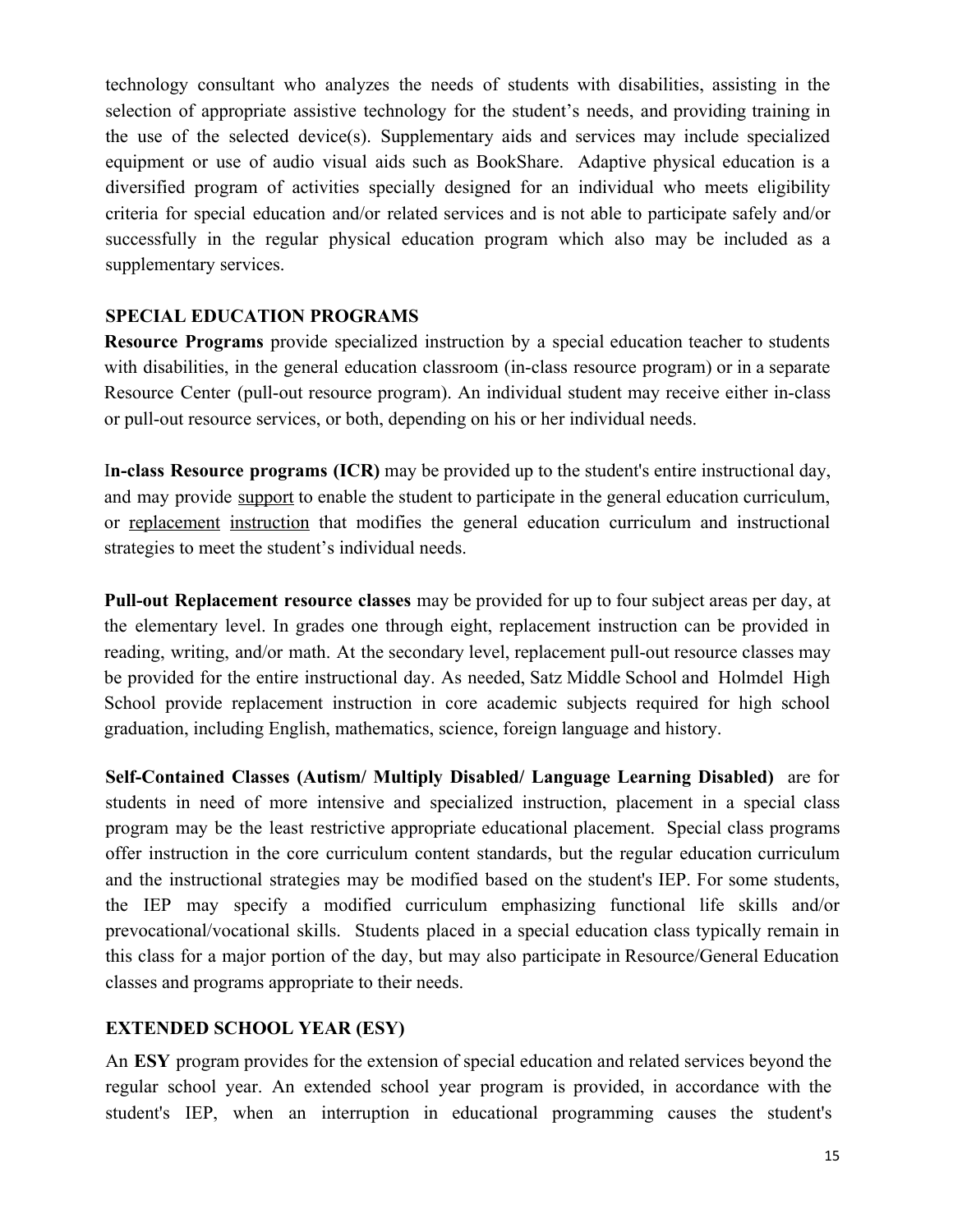performance to revert to a lower level of functioning and recoupment cannot be expected in a reasonable length of time.

## **OUT OF DISTRICT PLACEMENTS**

Out of district placements include Special Services School Districts, State Approved Schools for the Disabled, State Operated Programs and Home Instruction. Home Instruction is considered the most restrictive and should only be utilized on a temporary basis.

## **IEP AMENDMENTS**

An IEP may be amended without a meeting of the IEP team if:

- (1) The parent requests in writing a specific change to the IEP and the school district agrees or
- (2) The school district provides the parent a written proposal to change the IEP and, within 15 days of receiving that proposal, the parent consents in writing to the proposed change.

Any changes that are incorporated into an amended IEP or as an addendum to the IEP will be provided to the parent within 15 days of when the district receives consent from the parent to make the change. The IEP amendment does not affect the requirement for an annual IEP review meeting. {NJAC  $6A:14-3.7(d)(1),(2)$  and  $(3)$ }

## **IEP REVIEW AND REVISION (ANNUAL REVIEW)**

An IEP meeting must be held at least once a year for each child, and more often if necessary, to review and revise the IEP and to determine the child's placement. The team, including the parent, discusses strengths, weaknesses, and the progress of the student toward meeting the goals and objectives, including social and/or behavioral plan goals, developed for the IEP being reviewed. The appropriate revisions of child's IEP are determined by the Team based on these discussions. The annual IEP review meeting is held around the same time every year, usually near the date of the previous year's IEP meeting.

## **REEVALUATION**

The reevaluation is to be completed once every three years, unless the parent and school district agree that a reevaluation is unnecessary or a parent requests a reevaluation prior to three years. A reevaluation is likely warranted whenever a significant change in placement is being considered.

A parent may make a written request for reevaluation. The written request should be sent to the Case Manager and a copy to the Director of Special Services. Reevaluations can only be done once a year. A reevaluation can also be done when the students' educational or related services needs warrant it. The school district must obtain a parent's consent before the CST can begin the reevaluation. The reevaluation must be completed within 60 days from the date the parent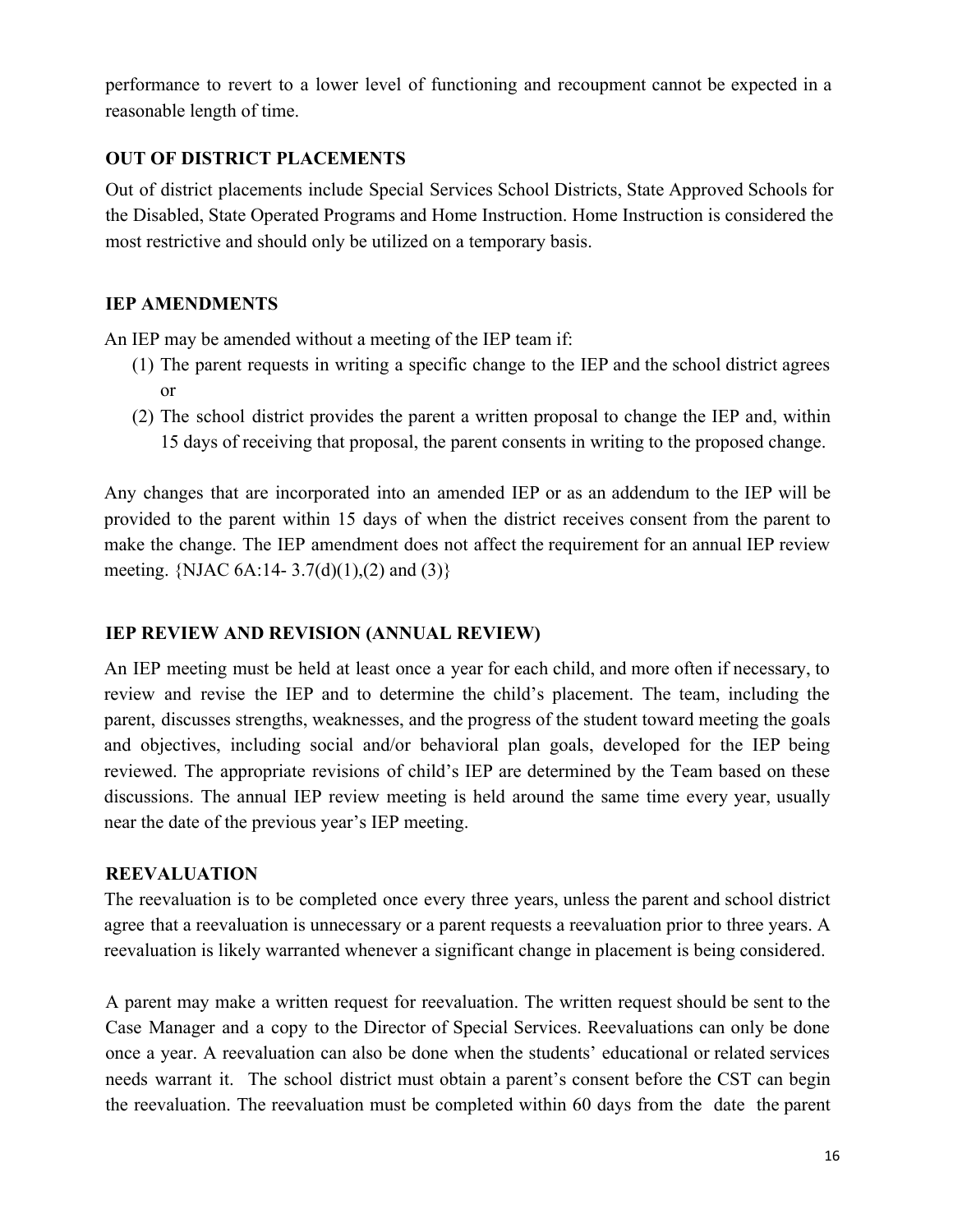provides consent for the assessments to be conducted as part of a reevaluation.

A reevaluation will determine

- If the child should continue in special education, and what changes, if any, should be made to the child's program or related services.
- The reevaluation includes a review of all assessments, information from the parent, the observations of teachers and related services personnel.{NJAC 6A:14-3.8}

## **RELATED SERVICES**

Related Services may be provided to students, ages three through twenty-one, who are eligible for special education and related services. Related services in grades Pre-K through 12 include speech/language, occupational and physical therapies, counseling, behavior analysis and intervention/ consultation, special transportation, etc.

## Speech

The development of age-appropriate speech and language skills is essential to the learning process and to a student's social and emotional growth. Children must be able to comprehend the language, express their thoughts, request explanations from the teacher and produce speech that others can easily understand.

Speech disorders include the following problems:

- Articulation disorders, which include difficulties producing sounds in syllables or saying words incorrectly to the point that other people cannot understand what is being said.
- Fluency disorders include problems such as stuttering, the condition in which the flow of speech is interrupted by abnormal stoppages, repetitions, or prolonging sounds and syllables.
- Resonance or voice disorders include problems with the pitch, volume, or quality of a child's voice that distracts listeners from what is being said. These types of disorders may also cause pain or discomfort for the child when speaking.

Language disorders can be either receptive or expressive - receptive disorders refer to difficulties understanding or processing language. Expressive disorders include difficulty putting words together, limited vocabulary, or inability to use language in a socially appropriate way.

Speech-language therapy involves having a speech-language specialist work with a child on a one-to-one basis, in a small group or directly in a classroom, to overcome difficulties involved with a specific disorder. Speech-language therapy uses a variety of therapeutic strategies, including: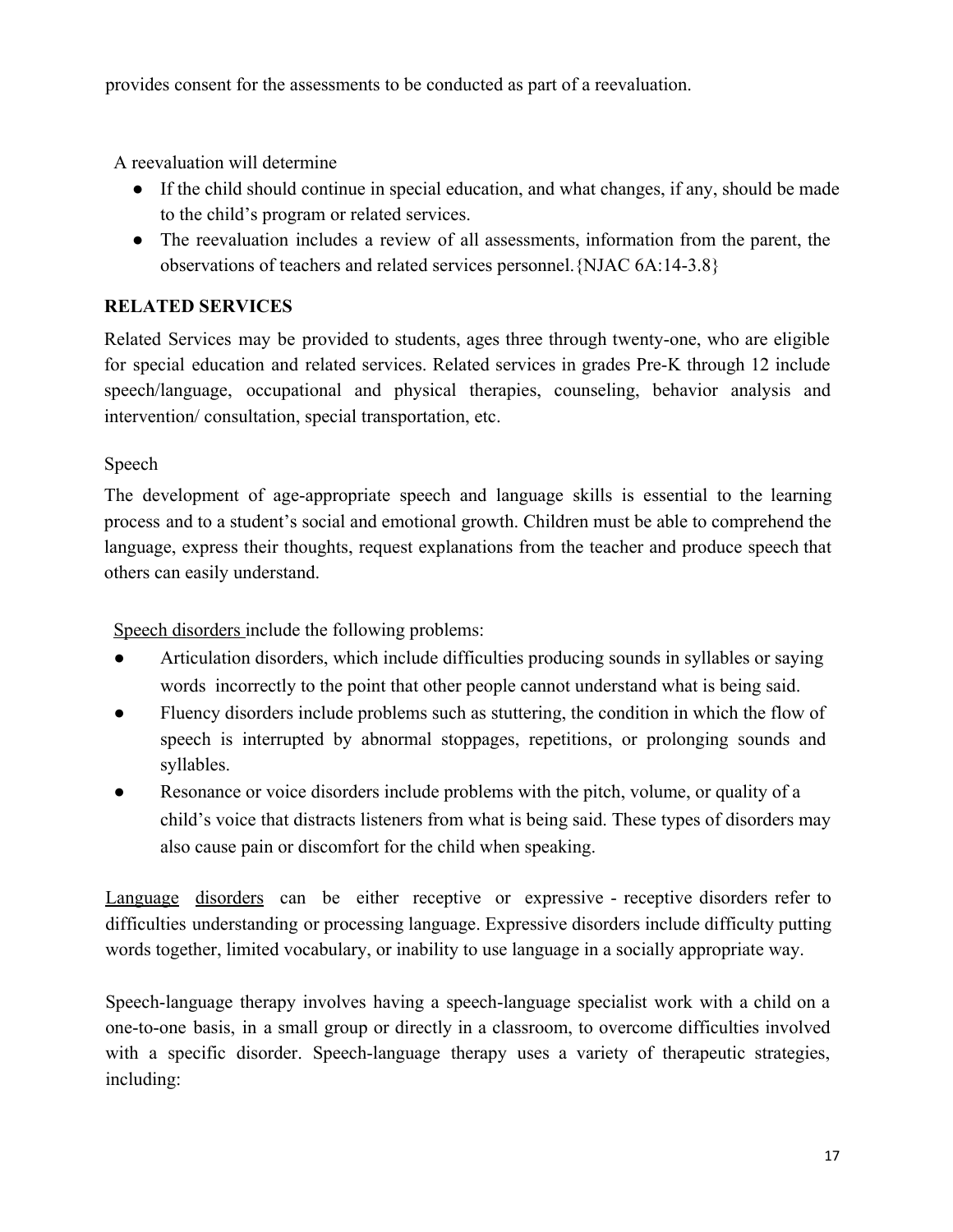- Language intervention activities involve having a speech-language specialist interact with a child by playing and talking. The therapist may use pictures, books, objectives, or ongoing events to stimulate language development. The therapist may also model correct pronunciation and use repetition exercises to build speech and language skills.
- Articulation therapy articulation, or sound production, exercises involve having the therapist model correct sounds and syllables for a child, often during play activities. The level of play is age-appropriate and related to the child's specific needs. Articulation therapy involves physically showing a child how to make certain sounds, such as the "r" sound. A speech-language therapist may demonstrate how a child should move his tongue to produce specific sounds.

## Referral for Speech Services

Among the many services available to students within our district, including students not eligible for special education, are those services provided by our speech therapists. Therapists are trained in techniques to identify, support and remediate a student's speech and language needs. There are two ways in which our district identifies which children may be eligible for speech and language services.

- A child can be referred for evaluation by the child's teacher.
- A child can also be referred by the child's parent who may send a letter to the Child Study Team.

Within 20 days of receipt of a referral a meeting will be convened to discuss with parents, teachers and speech therapist if evaluation for speech services is warranted. If an evaluation is agreed upon, once it is completed, parents, teachers, and speech therapist will reconvene another meeting within 90 days to discuss assessment results and, if necessary, subsequent therapy.

## Orientation and Mobility (O&M)

Orientation and mobility is that part of the educational process that prepares students with visual impairments to travel independently and safely. These services enable the students to travel safely, efficiently, and independently in their home, school, and community environments.

## Social Skills

Social skills are interactions with others that create healthy and positive relationships. Children who have social skills can communicate clearly, calmly, and respectfully. They show consideration for the feelings and interests of their peers. They take responsibility for their actions, are able to control themselves, and are able to assert themselves when needed. Children learn social skills through experiences with peers, examples and instructions from their parents, and time with adults.

It is vital for children to use social skills because they are the route to creating and developing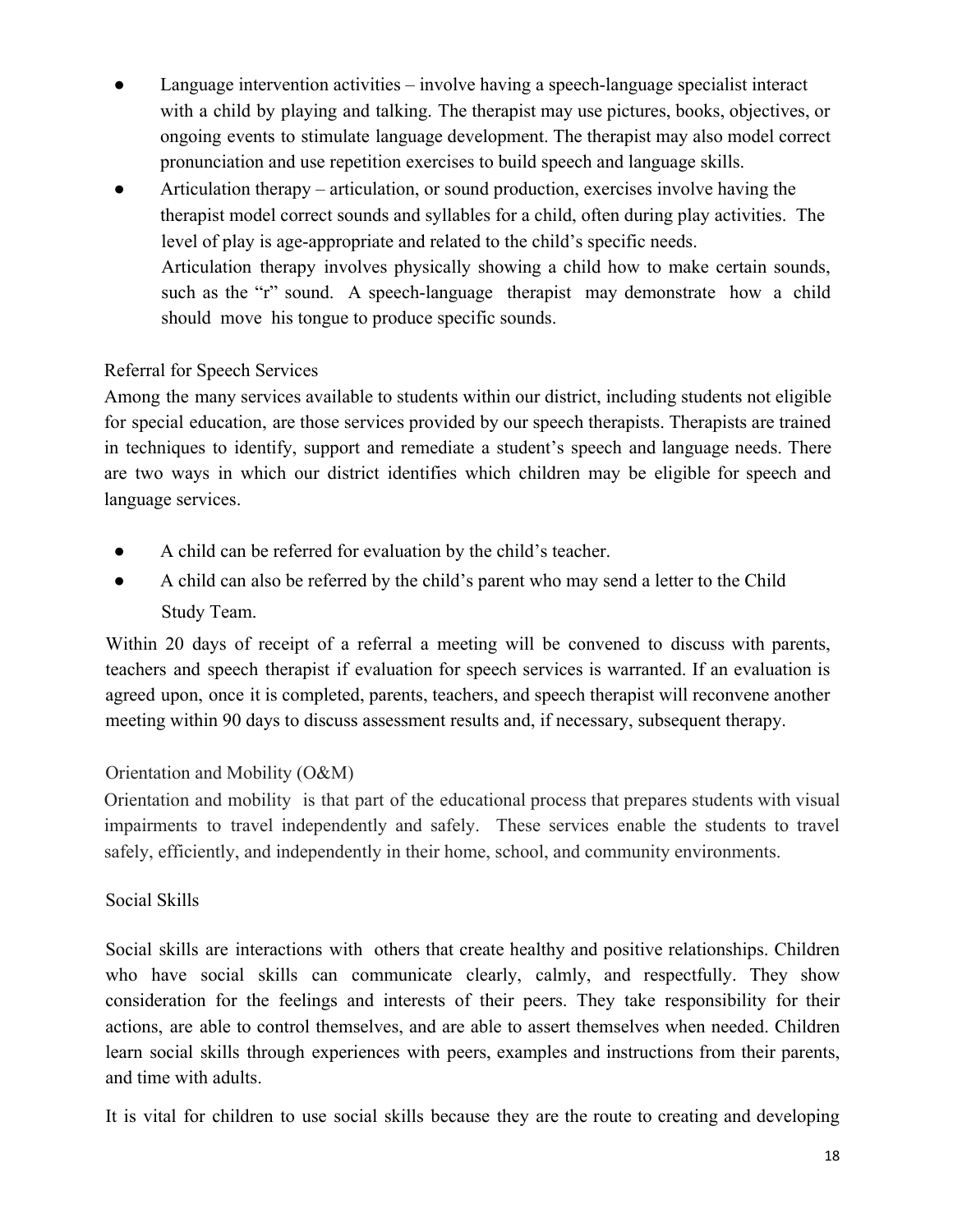relationships. They are needed for enriching social experiences, and they lessen the chance for negative interactions. Being the building blocks for friendships, social skills give children the chance to learn from their peers and learn how to be considerate with those they meet in the future. By having a positive impact on life experiences, social skills also give children a sense of confidence and mastery over their environment.

## Occupational Therapist

School based Occupational Therapy (OT) is provided when a student needs services to function in an educational environment. The need for OT services is identified through the use of formal and informal assessments conducted by the therapist. Direct OT services consist of group and/or individual sessions provided in class or out of class where the child's specific goals are addressed through hands on, purposeful activity. Consultation is an ongoing communication between the therapist, parent, teacher and student where problem solving and trial of different adaptations are used to allow the student to functional optimally in his/her educational environment without the need for direct services.

## *What skills do occupational therapists typically address?*

- Fine motor skills: managing classroom tools and other manipulatives
- Visual perceptual skills: provide strategies for interpreting visual information
- Sensory processing skills: help to effectively process and organize information from all senses so that the student can effectively interact with the environment
- Self-care skills: dressing, grooming, hygiene, and feeding
- Pre-vocational skills: address prerequisite skills such as organization, sequencing, and time management

## Physical Therapist

School based Physical Therapy (PT) may be requested when there are those unique situations in which gross motor activity may significantly impact a student's ability to access their education. The school therapist works on school related goals to help the student benefit from their educational program. Educational performance for young children also includes self-help skills, gross motor skills and participation in physical education classes. PT services can take place in a variety of school settings such as a classroom, hallway, gym, and playground or in separate therapy room. Collaborating with educational staff to modify the child's environment and daily school activities is also part of school therapy.

#### Behaviorist

The School Behaviorist specializes in identifying, analyzing and the remediation of challenging behaviors. The Behavior specialist conducts comprehensive assessments including interviews,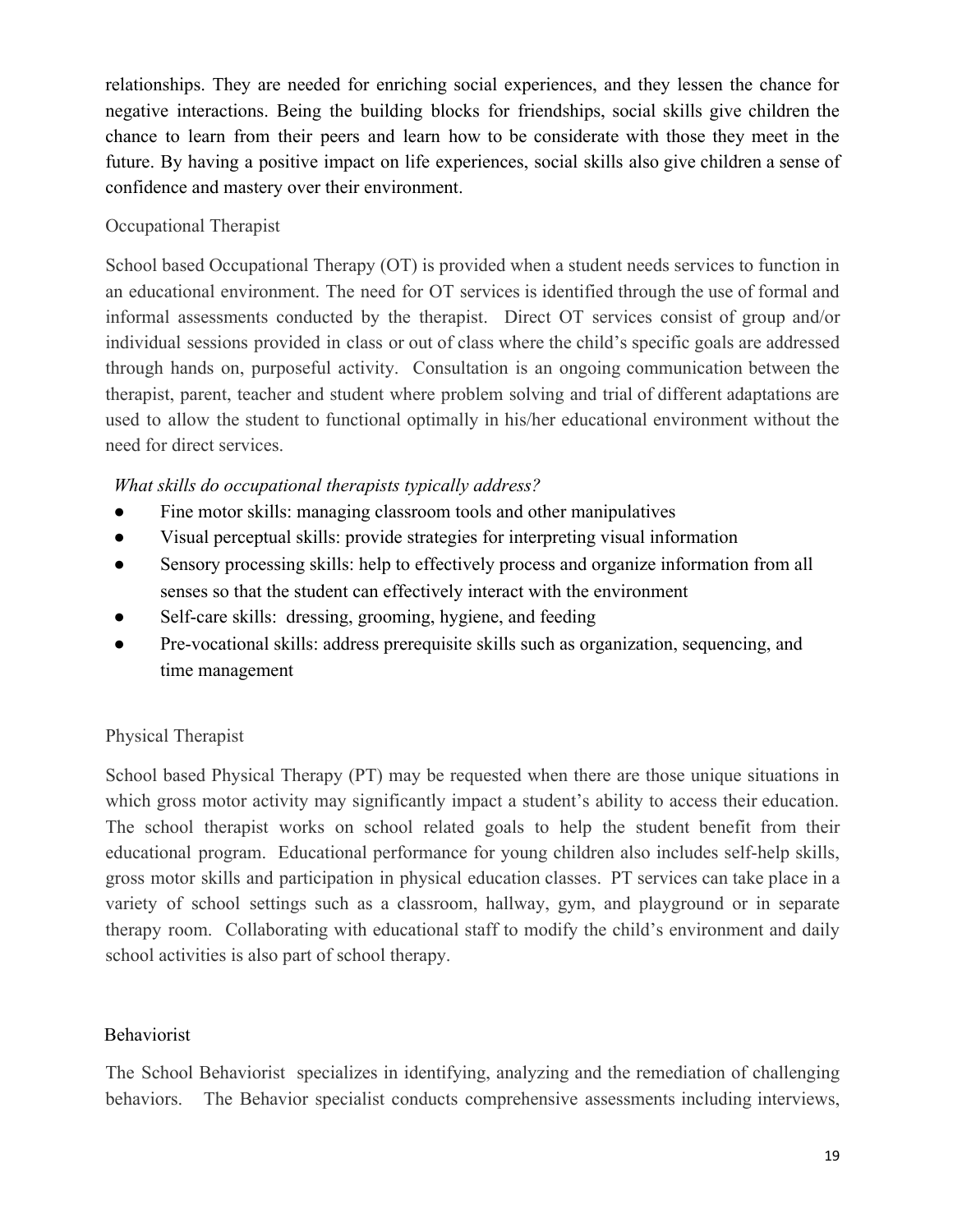and observations in order to identify the function and environmental contribution to the occurrence of problem behaviors (*Functional Behavioral Assessment –FBA*). The Behaviorist will develop behavioral intervention plans and collaborate with and/or train additional team members (teachers, therapists, aides) that can implement the treatment. The behaviorist will also analyze and evaluate data to determine if the treatment has been successful, or if modifications are needed.

#### Paraprofessionals/ Monitors

As the IEP team plans, they may decide that a student needs a paraprofessional to support the classroom teacher and/or students. The overarching needs that the paraprofessional is to address are identified by the IEP team. However, on a daily basis, paraprofessionals work as support personnel under the supervision of certified school professionals. A paraprofessional serving in a special education position assists teachers in a variety of responsibilities and performs a multitude of tasks that are both instructional and/or non-instructional.

#### **OTHER FACTORS CONSIDERED WHEN DEVELOPING THE IEP**

#### Transition

One of IDEAs primary purposes is to prepare children with disabilities for postsecondary education, employment and independent living. {20 U.S.C. 1400(d) (1) (A); 34 C.F.R.  $300.1(a)$ ; NJAC  $6A:14-1.1(b)$  (1)} Supports are provided to students to ensure successful adjustments as they transition from one level or building to the next. At the IEP meeting, specific

suggestions or plans are made depending upon the needs of the child and then included in the IEP as appropriate. IDEA sets forth numerous obligations for the school district to provide transition planning and services, beginning when the child turns 14, or earlier where appropriate.The IEP must describe, consistent with the child's strengths interests and preferences, a course of study and related strategies and activities designed to assist the child in developing or attaining postsecondary goals related to training, education, employment and, if appropriate, independent living.  $\{NJAC 6A:14-3.7(e) (11)\}$ 

At age 14 the student must be invited to the IEP meetings along with the parent. It is not mandatory for the student to attend every meeting but the parents are encouraged to bring him/her whenever appropriate. Parents are also encouraged to discuss issues that will be addressed in the meeting with the student prior to attending the meeting.

Starting with the IEP that will be in place when the child turns 16, or earlier if appropriate, the IEP must add to the information mentioned above appropriate measurable postsecondary goals and "transition services" (including courses of study) needed to assist the child in reaching those goals. {NJAC 6A:14-2.7(o) (4)} Postsecondary goals must be based on age appropriate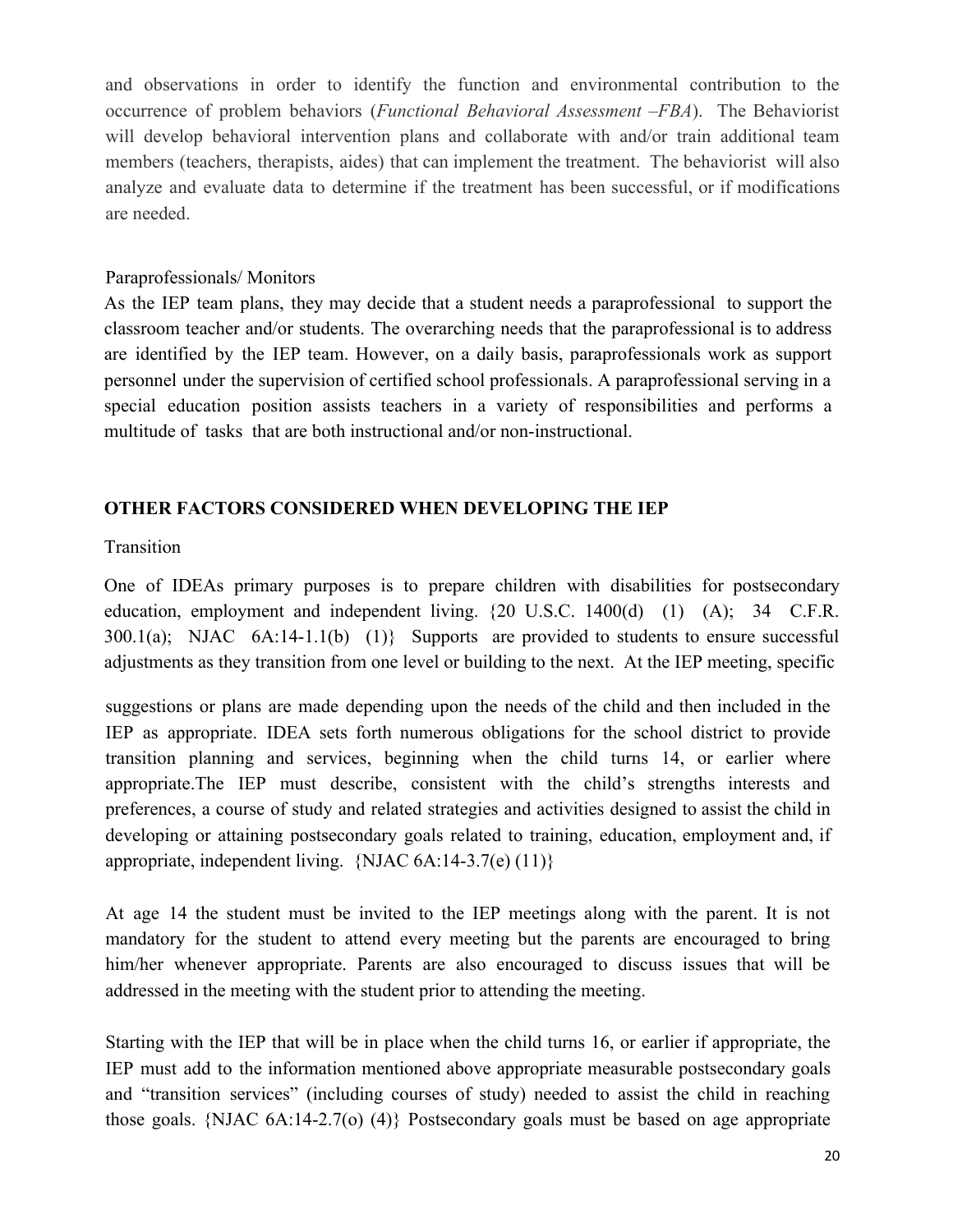transition assessments and related to training, education, employment and if, appropriate, independent living.

Transition services are a coordinated set of activities designed within a results oriented process, focused on improving the academic and functional achievement of the child to facilitate his or her movement from school to post- school activities, including postsecondary education, vocational education, integrated employment (including supported employment), continuing and adult education, adult services, independent living and community participation. {34 C.F.R. 300.532(c) (3) (ii)}

Transition services must include instruction, related services, community experiences, the development of employment and other post-school adult living objectives, and if appropriate, the acquisition of daily living skills and a vocational evaluation. To facilitate this process, the Holmdel school district utilizes a Transition Coordinator. The Transition Coordinator provides services and resources for students, parents, and staff in the areas of vocational evaluation, transition planning, employment skills development, and when appropriate, employment placement for students as follows:

- Provides vocational counseling and assists in student career and transition planning.
- Provides for the vocational evaluation of secondary students with special needs on a priority basis as requested by IEP Teams..
- Provides special services staff with the resources needed to develop and carry out effective transition plans
- Assists students, as needed, in the acquisition of basic employment skills.
- Provides job placement services to students based on educational need at job sites in the community and within the school district.
- Serves as a liaison between community transition agencies and special services staff.
- Trains and directs job coaches to support transition programming.

#### **STRIVE**

STRIVE (Student Transition Readiness Independent Vocational Experience) is an in-district job sampling program. The program's goal is to expose students with disabilities who are 14 years or older to a range of job related experiences to identify interests/preferences and strengths. Students participate in training and activities designed to improve workplace basic skills (sometimes referred to as "soft skills"). A strong emphasis is placed on developing executive functioning (problem solving, decision making, working memory, mental shifting) and promoting self-determination and self-advocacy.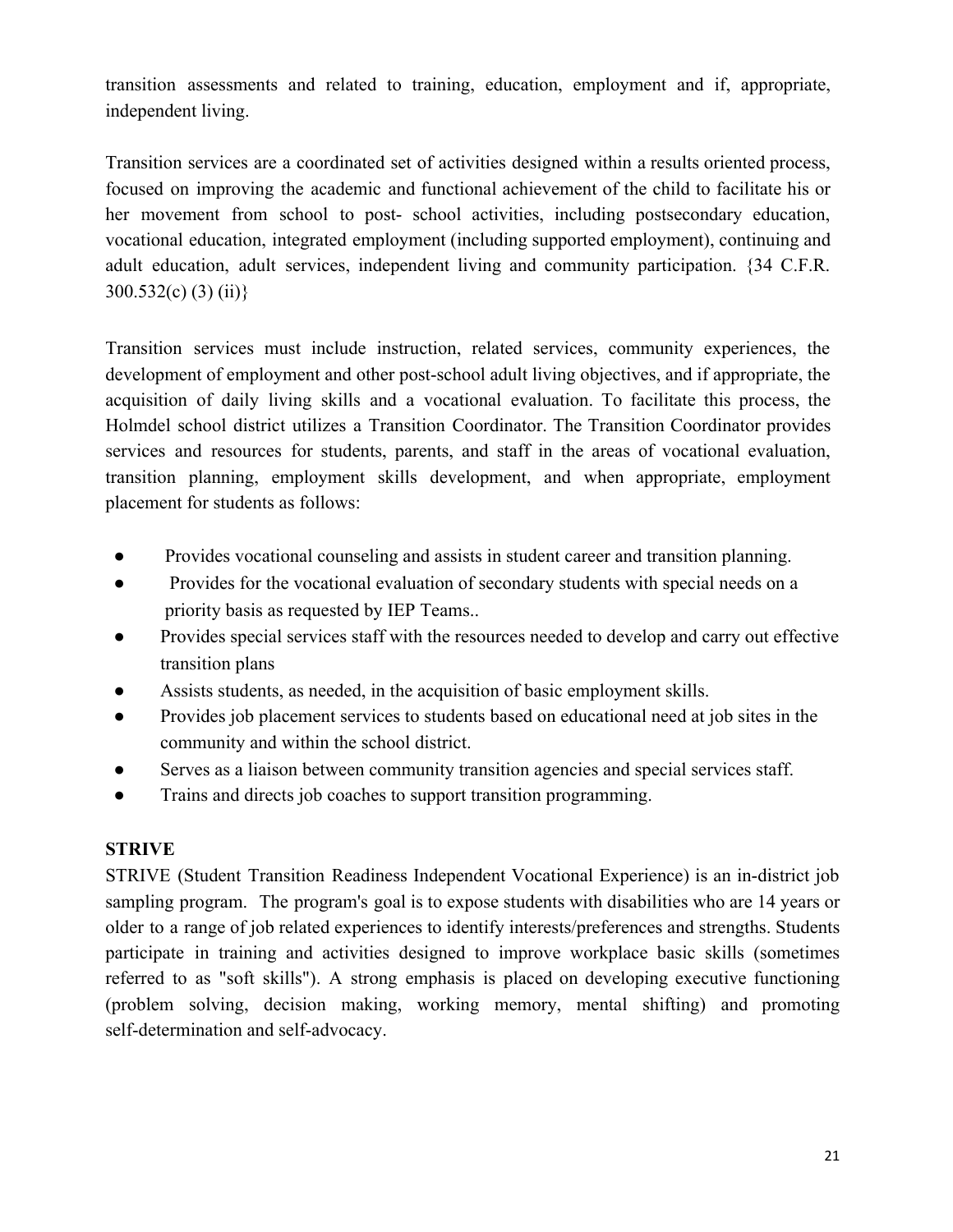#### **DISMISSAL FROM SPECIAL EDUCATION**

If the IEP team, including the parents or guardians, determines that a student no longer requires special education and related services, s/he must be considered for declassification from special education. A reevaluation meeting must be held, and the IEP team, including the parents or guardians, will discuss and decide whether additional testing is required to determine whether the child remains eligible for special education.

Following review of additional evaluations and data a determination may be made, during an eligibility determination meeting with IEP team, including the parents or guardians, and with the agreement of the entire team, the child may be dismissed from special education.

If the parents or guardians disagree with the recommendation to dismiss the child from special education, they must provide written disagreement to the case manager and a copy to the Director of Special Services within 15 calendar days, excluding holidays but not summer vacation. The district must respond to any written disagreement within 20 calendar days, excluding holidays but not summer vacation, of receipt of the written parental disagreement or request for action, to let the parent know whether or not they will do what the parent has asked them to do or whether a meeting is required to make a determination.

If a meeting is necessary to make a determination, it must be held and a determination made within 20 calendar days, excluding holidays but not summer vacation, of the parent's written request or expression of disagreement, with written notice of determination provided within 15 calendar days of the meeting. {NJAC 6A-14:  $2.3(h)(5) \& (5)(I)$ }

#### **MEDIATION AND DUE PROCESS**

There may be a time when you and the school district disagree. Many disagreements can be resolved by communication with your child's teacher, case manager, the school principal, or other school district personnel. There are also procedures established under state and federal law to address your concerns, such as complaint resolution, mediation, or a due process hearing.

A parent or guardian can request a mediation, due process hearing or complaint investigation regarding any issue relating to identification, evaluation, classification, educational placement or the provision of FAPE. {U.S.C. 1415(b) (5), (b) (6) (A), (e) and (f); NJAC  $6A:14-2(a)$ , 2.7(a) and 9.2}

The NJDOE has developed forms for requesting each type of complaint resolution procedure. These forms can be found at www.nj.gov/doe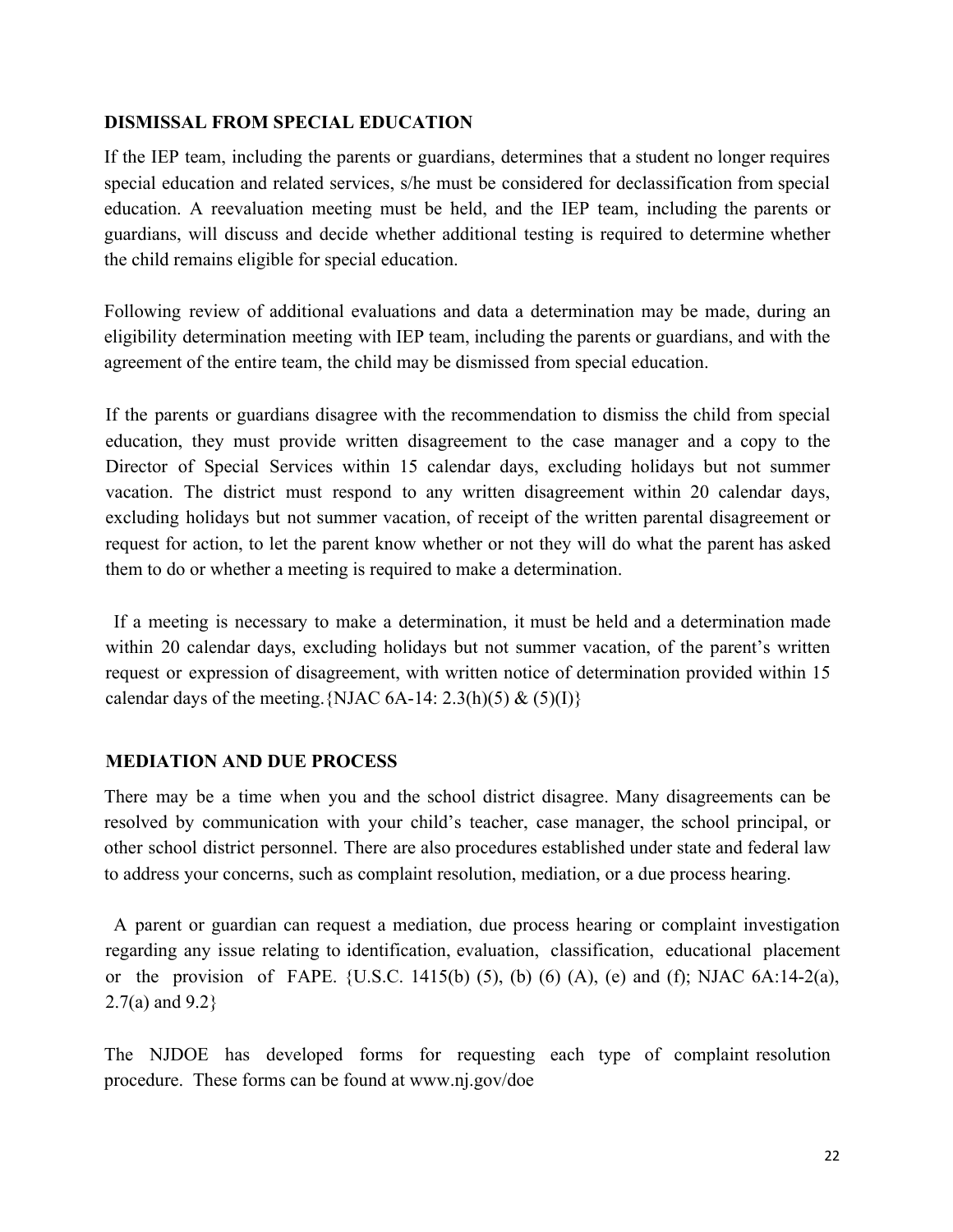## Mediation

The NJDOE must offer mediation, a less formal procedure for resolving disputes, whenever a parent or guardian requests a due process hearing. Mediation must be voluntary on the part of the parent or guardian and the school district, although a school district may require a parent who chooses not to use the mediation process to meet with a state mediator to discuss the benefits of mediation.  $\{N.J.A.C. 6A:14-2.6(a), (b)\}\$ 

The state bears the full cost of mediation, but not the cost of a parent's advocate or attorney fees, and a qualified and impartial mediator who is trained in effective mediation techniques must conduct the mediation.

A mediation conference must be scheduled by NJDOE within 15 calendar days of receipt of the written request and completed within 30 days. Mediation must be held at a time and place that is convenient to all parties. The mediator, who is paid by the NJDOE but not employed by the NJDOE or by the school district involved in the dispute, does not reach a decision in the dispute, but rather assists the parties in an impartial manner, in identifying issues, exploring options for resolution and , if possible, reaching an agreement.{NJAC 6A:14-2.6(d)(4)and (5)}

At the request of the parties, the mediator may adjourn the mediation for not more than 45 days, in order to obtain additional information or explore settlement options.

If the mediation conference results in an agreement between the parties, the mediator will set forth the agreement in writing and the parent or guardian and the school district officials sign it. If the mediation session does not result in agreement, the mediator will document the date and the participants in the meeting. No record of the mediation will be made, and any discussion that occurred in mediation is confidential and may not be used as evidence in any subsequent due process or court proceedings.  $\{NJAC 6A: 14-2.6(d) (6) \text{ and } (7)\}$ 

#### Due Process

A due process hearing is a formal, trial-like hearing before an administrative law judge (ALJ) at the Office of Administrative Law (OAL). The ALJ in a due process hearing listens to, and accepts evidence and legal arguments from both the parents or guardian and the school district.

Usually, unless an adjournment is granted, the ALJ must issue a formal written decision within 45 days of the conclusion of the "resolution meeting". The ALJ's decision must summarize the evidence in the case and explain the reasons for the decision; it is final and binding on both parties.

The decision must be implemented without delay, unless the parent or guardian files an appeal to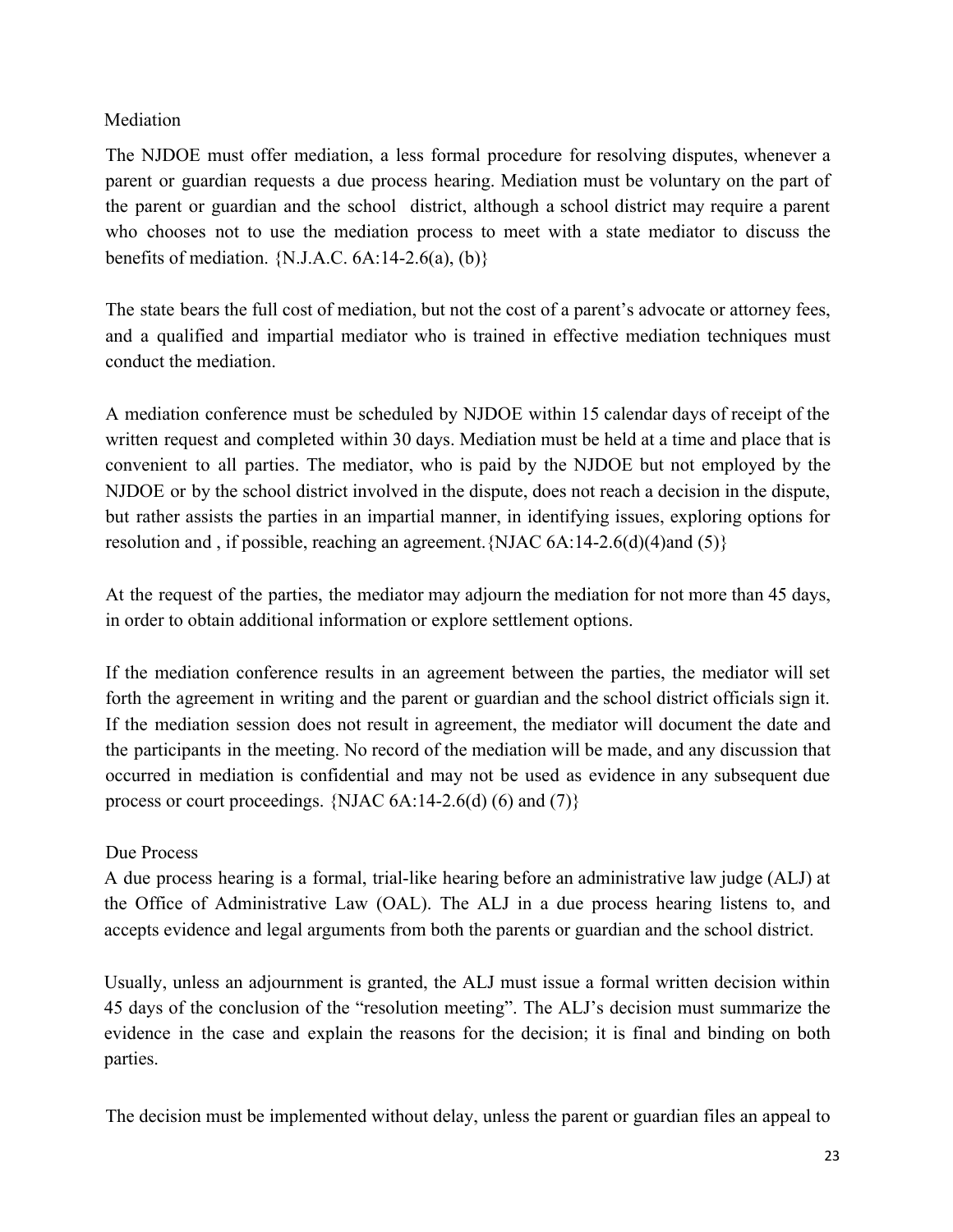challenge the decision, in which case "stay put" applies. {NJAC  $6A:14-2.7(i)$ , (i), and (u)}

Stay Put applies pending the outcome of mediation, a due process hearing, or any judicial proceeding, and means no change may be made to the child's classification, program or placement, unless both parties agree, or emergent relief is granted during the course of a due process hearing. {NJAC  $6A:14-2.6(d)$  (10) and  $2.7(u)$ }

A school district may request a due process hearing when it is unable to obtain parental consent to conduct an initial evaluation or reevaluation or to release student records. A school district must request a due process hearing when it denies a written parental request for an independent evaluation, or seeks to remove a child from school on the grounds that the child is dangerous. {N.J.A.C. 6A:14-2.7(b) and (n).

More information on mediation, due process and compliance investigation, can be found at the NJDOE web-site: [www.nj.gov/doe/specialed](http://www.nj.gov/doe/specialed) and [www.edlawcenter.org](http://www.edlawcenter.org/)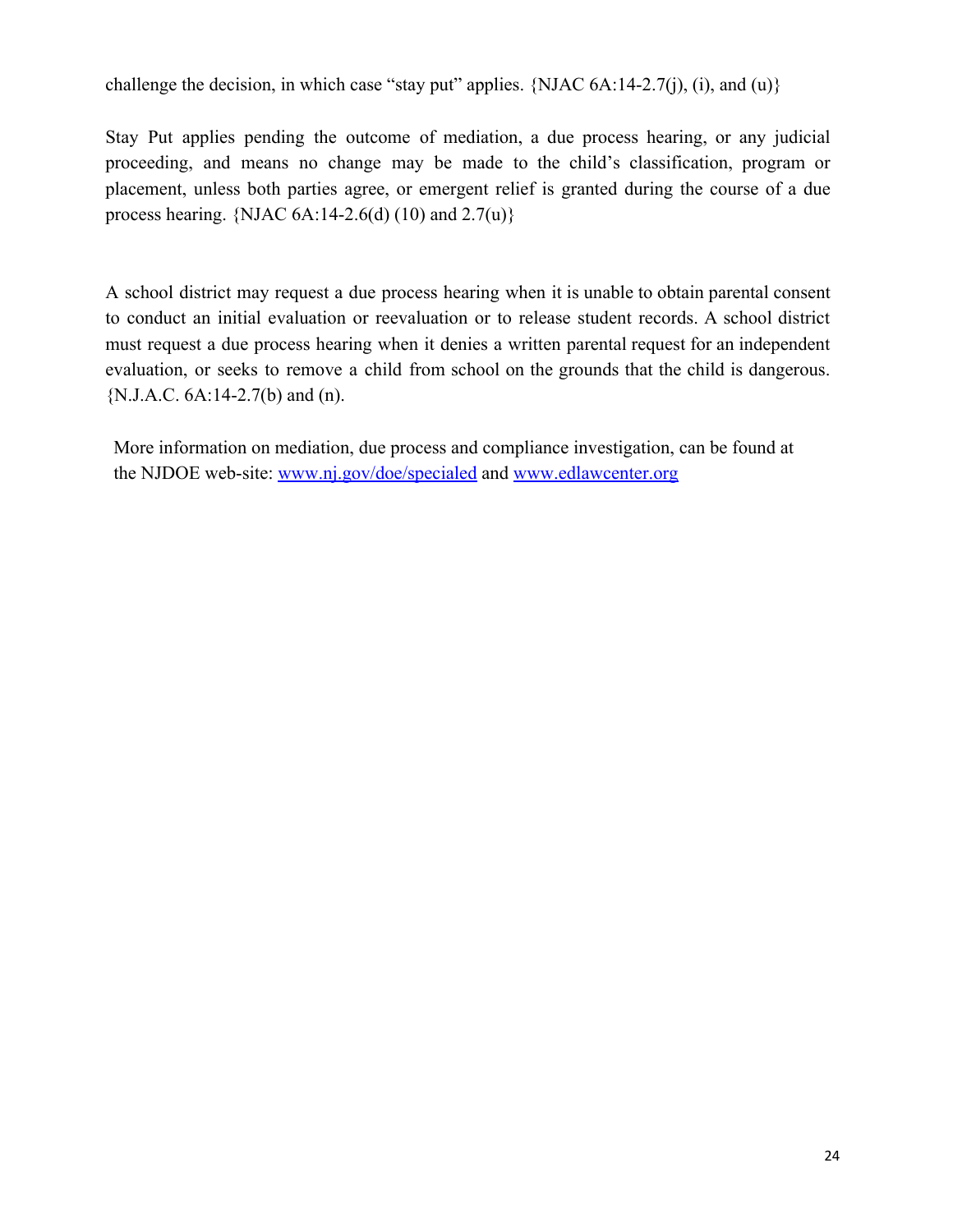## HOLMDEL RESOURCES

Office of Special Services 36 Crawfords Corner Road Holmdel, NJ 07733 Director of Special Services: Meryl Gill (732) 946-1186

Special Education Parent Advisory Group: Holmdel SEPAC.com (Special Education Advisory Committee) www.HolmdelSEPAC.com SEPAC BOARD: Holmdel SEPAC@gmail.com

- Provides direct input on the policies, programs, and practices that impact services and supports for children with disabilities and their families.
- Increase the involvement of families of children with special needs in making recommendations on special education policy.
- Advise on matters that pertain to the education, health and safety of children with special needs
- Advise on the unmet needs of children with disabilities.

## **GOVERNMENT AGENCIES AND COMMITTEES**

#### **PLEASE NOTE:**

**The Holmdel School District has included the Government and Community Resources for informational purposes only. The Holmdel School District does not endorse any of the organizations listed on these pages.**

New Jersey Department of Education:

NJDOE Office of Special Education Programs P.O. Box 500; Trenton, NJ 08625-0500; (609) 292-0147 [www.nj.gov/education](http://www.nj.gov/education) Monmouth County Office: 732-431-7810

Early Intervention, Project Child Find: 1-800-322-8174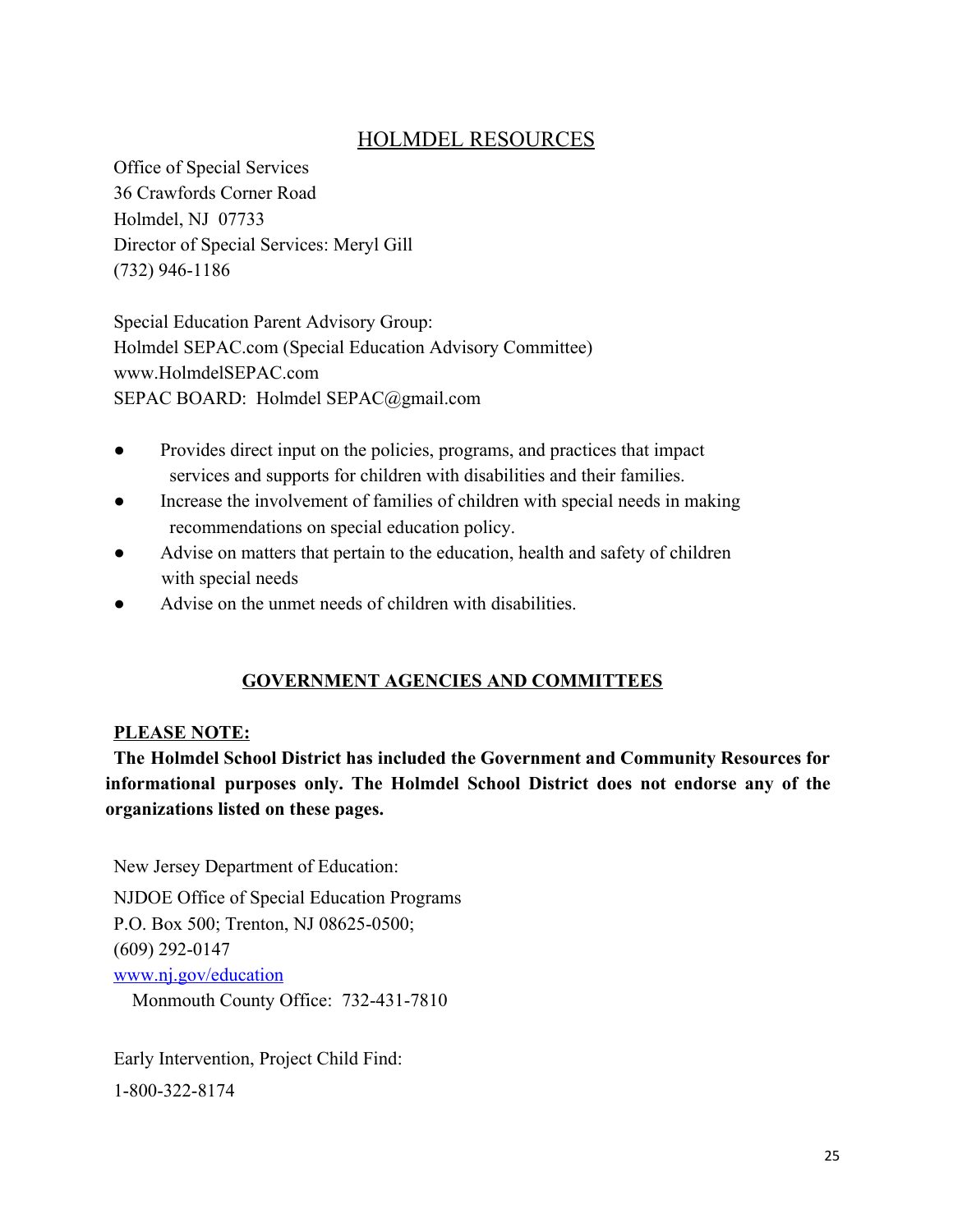National Association for Down Syndrome NADS: http://www.nads.org

National Info Center for Children and Youth with Disabilities Phone: 800-695-0285 [http://www.nichy.org](http://www.nichy.org/)

Division of Developmental Disabilities: Phone: 800- 832- 9173 <http://state.nj.us/humanservices/ddd/>

NJ Commission for the Blind and Visually Impaired: (732) 308-4001 [www.state.nj.us/humanservices/cbvi/](http://www.state.nj.us/humanservices/cbvi/)

New Jersey Department of Children and Families, Division of Child Behavioral Health Services:

[www.nj.gov/dcf/behavioral](http://www.nj.gov/dcf/behavioral)

United States Department of Education, Office of Civil Rights: [www.ed.gov/about/offices/list/ocr/index.html](http://www.ed.gov/about/offices/list/ocr/index.html)

Statewide Parent Advocacy Network: [www.spanadvocacy.org](http://www.spannj.org/)

New Jersey Department of Human Services Division of Deaf and Hard of Hearing http://www.nj.gov/humanservices/ddhh/home/

NJ Division of Vocational Rehabilitation [www.nj.gov/labor/dvrs](http://www.nj.gov/labor/dvrs)

Supplemental Security Disability Insurance Phone: 800-776-1213 http://www.ssa.gov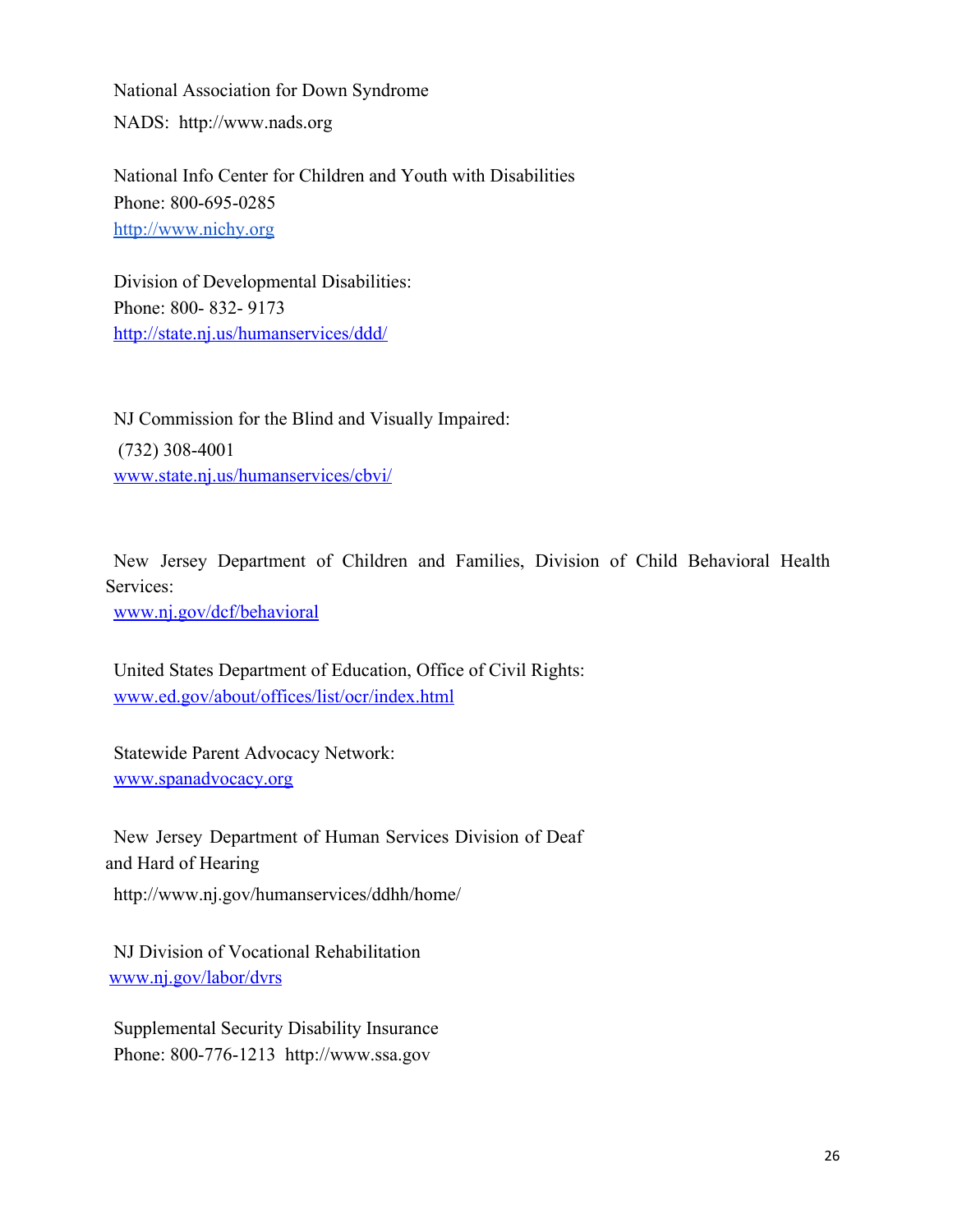## **COMMUNITY BASED RESOURCES**

Parents of Autistic Children (POAC):; [www.poac.net](http://www.poac.net/)

ARC of New Jersey: [www.arcofmonmouth..org](http://www.arcnj.org/) 732-493-1919

New Jersey Coalition for Inclusive Education: http://njcie.org/

FRA (Family Resource Associates) 732-747-5310 [http://www.frainc.org](http://www.frainc.org/)

ASPEN (Asperger, Autism Spectrum Education Network) http:www.aspennj.org

Learning Disabilities Association of New Jersey: (732) 645-2738 https://www.ldanj.org/

Traumatic Brain Injury: Brain Injury Alliance of New Jersey; <http://bianj.org/>

International Dyslexia Association, New Jersey Branch: http://nj.dyslexiaida.org/

 The Judy Center for Down Syndrome: http://www.hackensackumc.org/our-services/joseph-m-sanzari-childrens-hospital/the-judy-cente r-for-down-syndrome/

Epilepsy Foundation of New Jersey: <http://www.efnj.com/>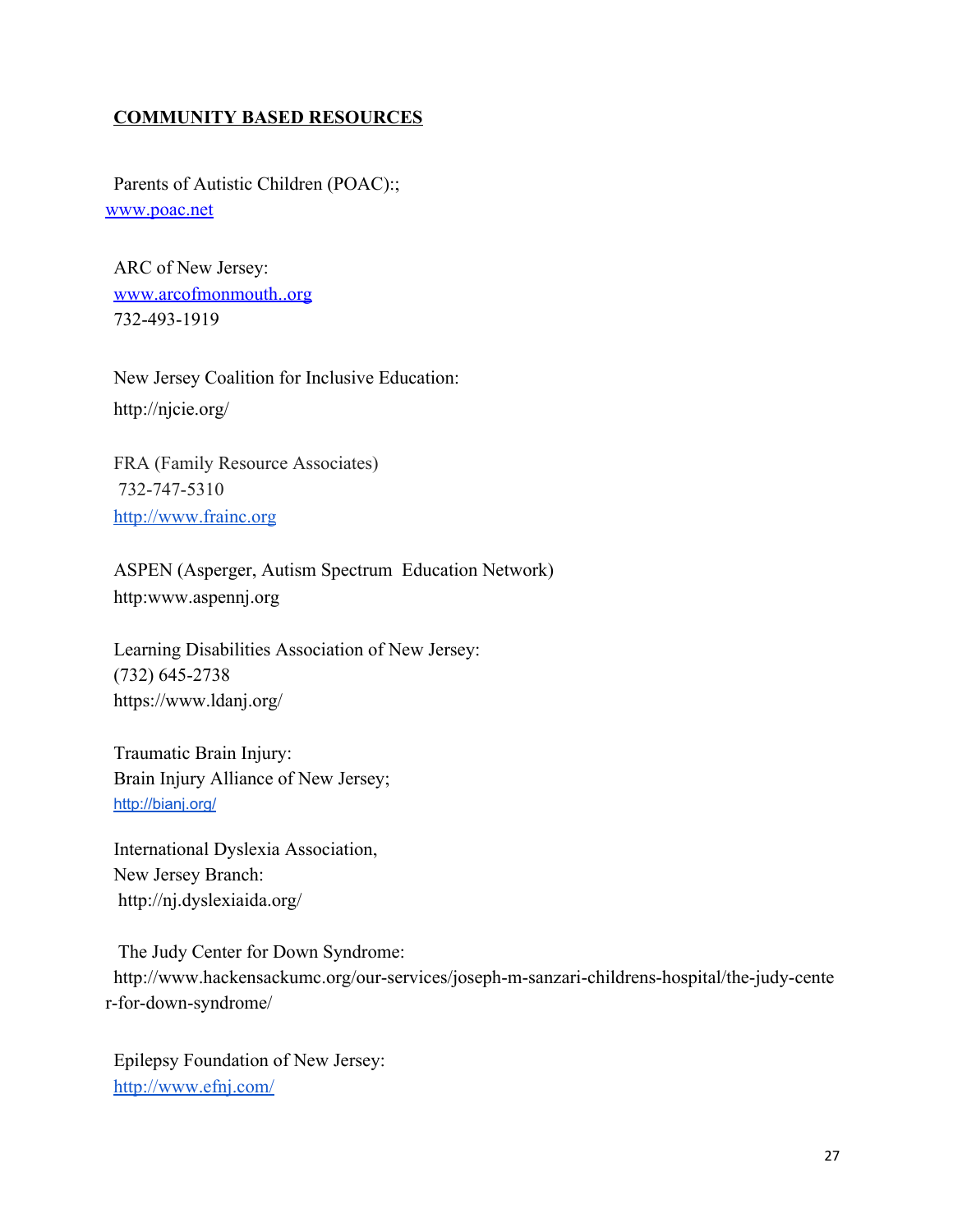Tourette Syndrome Association of New Jersey, Inc.: http://njcts.org/

New Jersey Speech, Language and Hearing Association: http://www.njsha.org/

Cerebral Palsy of New Jersey: http://cpnj.org/

New Jersey Association of the Deaf, Inc. <https://www.deafnjad.org/>

NJ Children's System of Care (CSOC) [www.nj.gov/dcf/about/divisions/dcsc/](http://www.nj.gov/dcf/about/divisions/dcsc/) www.performcarenj.com Perform Care 1-877-652-7624 Mobile Response 732-842-2000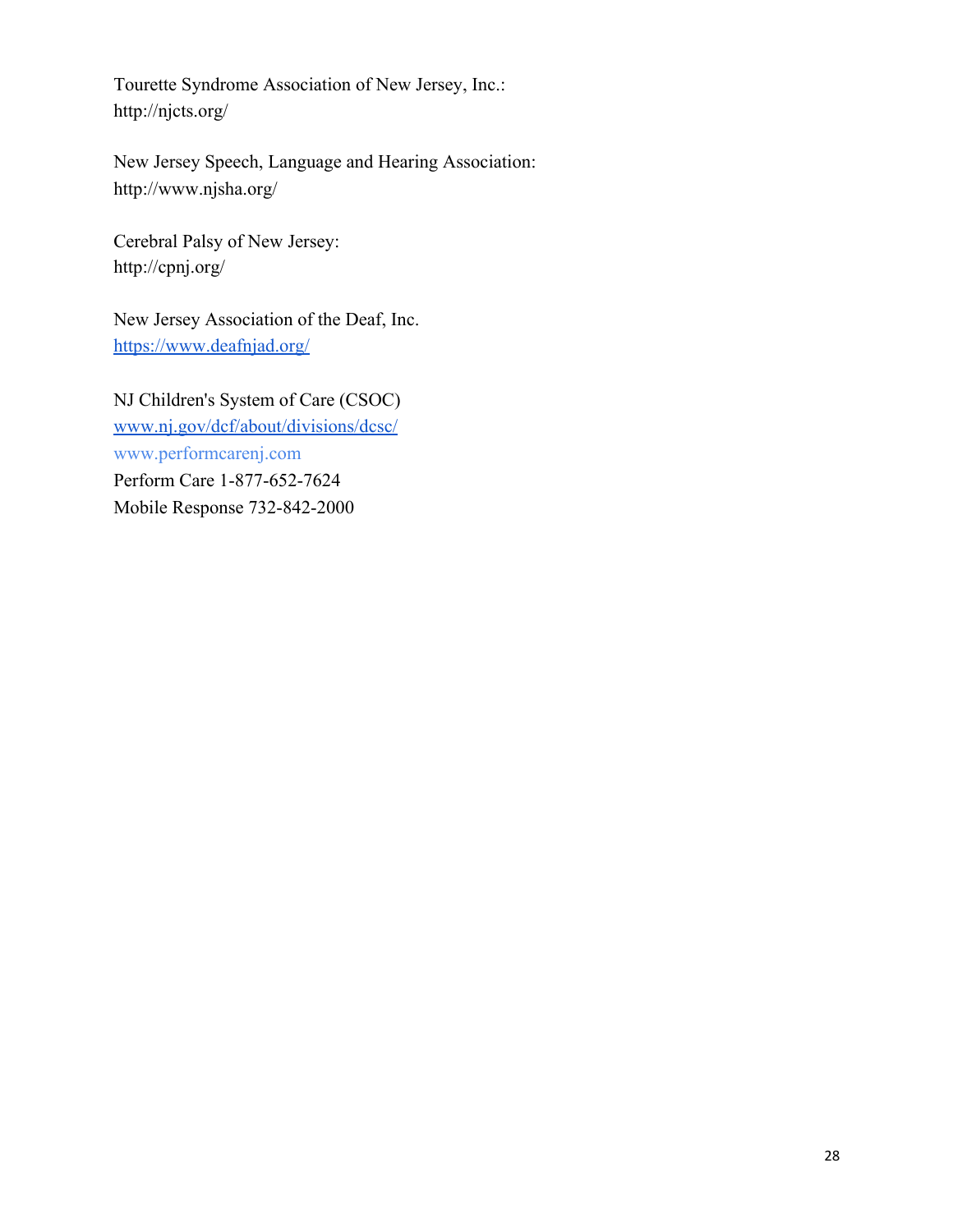## **EXPLANATION OF COMMON ACRONYMS**

| <b>ADA</b>   | Americans with Disabilities Act                     |
|--------------|-----------------------------------------------------|
| <b>ADHD</b>  | <b>Attention Deficit Hyperactivity Disorder</b>     |
| AI           | <b>Auditory Impairment</b>                          |
| AT           | <b>Assistive Technology</b>                         |
| AU           | Autism                                              |
| <b>BD</b>    | <b>Behavioral Disabilities</b>                      |
| BIP          | <b>Behavior Intervention Plan</b>                   |
| CI           | <b>Communication Impaired</b>                       |
| <b>COTA</b>  | Certified Occupational Therapist Assistant          |
| <b>CST</b>   | Child Study Team                                    |
| DB           | Deaf-Blindness                                      |
| <b>DDD</b>   | Division of Developmental Disabilities              |
| <b>DOE</b>   | Department of Education                             |
| <b>DYFS</b>  | Division of Youth and Family Services               |
| <b>ED</b>    | <b>Emotionally Disturbed</b>                        |
| <b>ESERS</b> | Eligible for Special Education and Related Services |
| <b>ESY</b>   | <b>Extended School Year</b>                         |
| <b>FAPE</b>  | Free Appropriate Public Education                   |
| <b>FBA</b>   | <b>Functional Behavior Assessment</b>               |
| $\mathbf{H}$ | Hearing Impaired                                    |
| <b>ICR</b>   | In-Class Resource (w/Special Education Teacher)     |
| <b>IDEA</b>  | Individual with disabilities Education Act          |
| <b>IEP</b>   | <b>Individual Education Program</b>                 |
| <b>INTPS</b> | <b>Integrated Preschool</b>                         |
| <b>LLD</b>   | Learning and/or Language Disabilities               |
| <b>LDTC</b>  | Learning Disabilities Teacher / Consultant          |
| <b>LEA</b>   | Local Education Agency (School District)            |
| <b>LPT</b>   | <b>Licensed Physical Therapist</b>                  |
| <b>LRE</b>   | <b>Least Restrictive Environment</b>                |
| <b>MCI</b>   | Moderately Cognitively Impaired                     |
| <b>MD</b>    | <b>Multiple Disabilities</b>                        |
| <b>OCD</b>   | <b>Obsessive Compulsive Disorder</b>                |
| <b>OCR</b>   | Office of Civil Rights                              |
| <b>ODD</b>   | <b>Oppositional Defiant Disorder</b>                |
| OHI          | Other Health Impaired                               |
| <b>OI</b>    | Orthopedically Impaired                             |